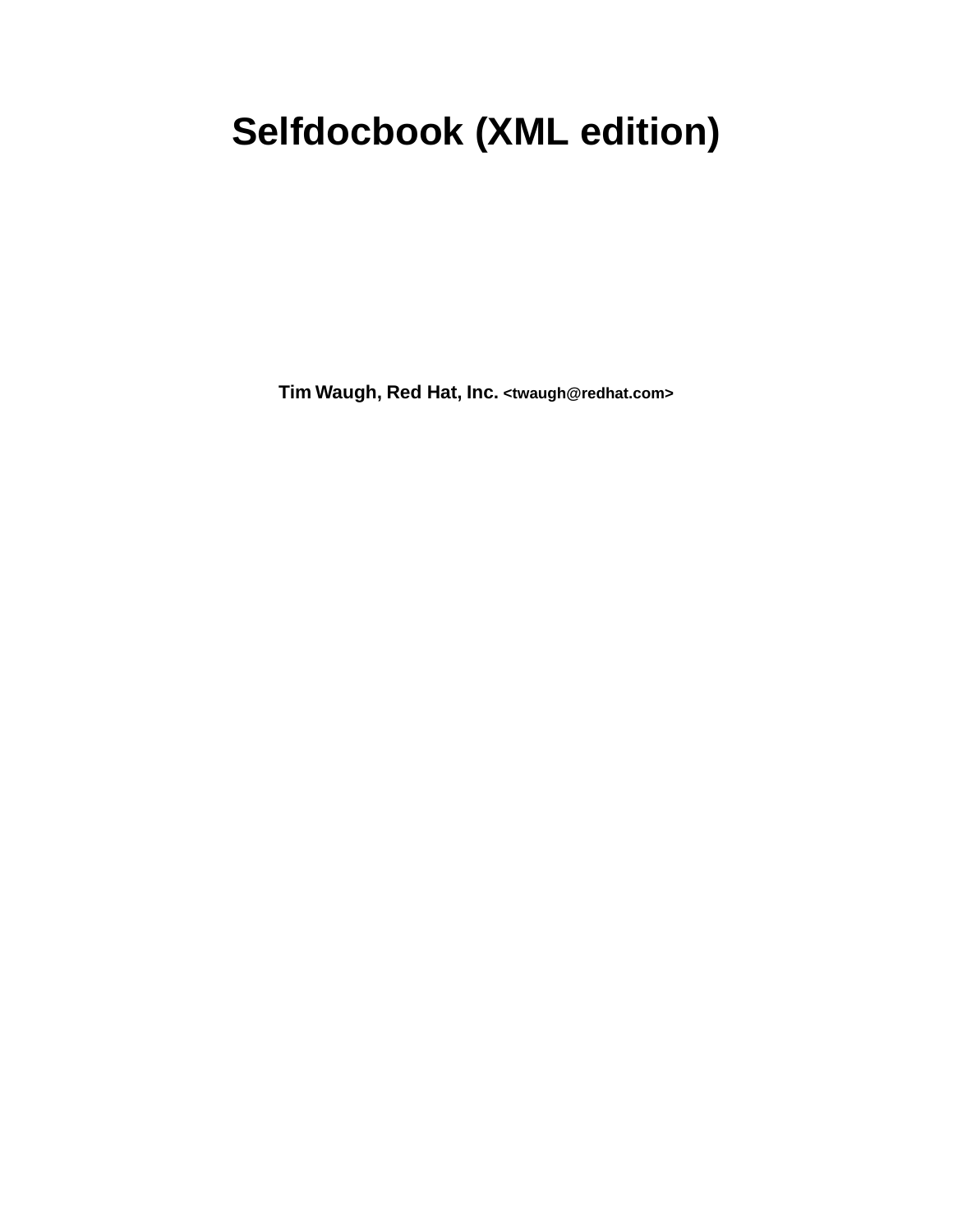## **Selfdocbook (XML edition)**

by Tim Waugh Copyright © 2000-3 Tim Waugh

Permission is granted to copy, distribute and/or modify this document under the terms of the GNU Free Documentation License, Version 1.1 or any later version published by the Free Software Foundation; with no Invariant Sections, with no Front-Cover Texts, and with no Back-Cover Texts. A copy of the license is included in the section entitled "GNU Free Documentation License".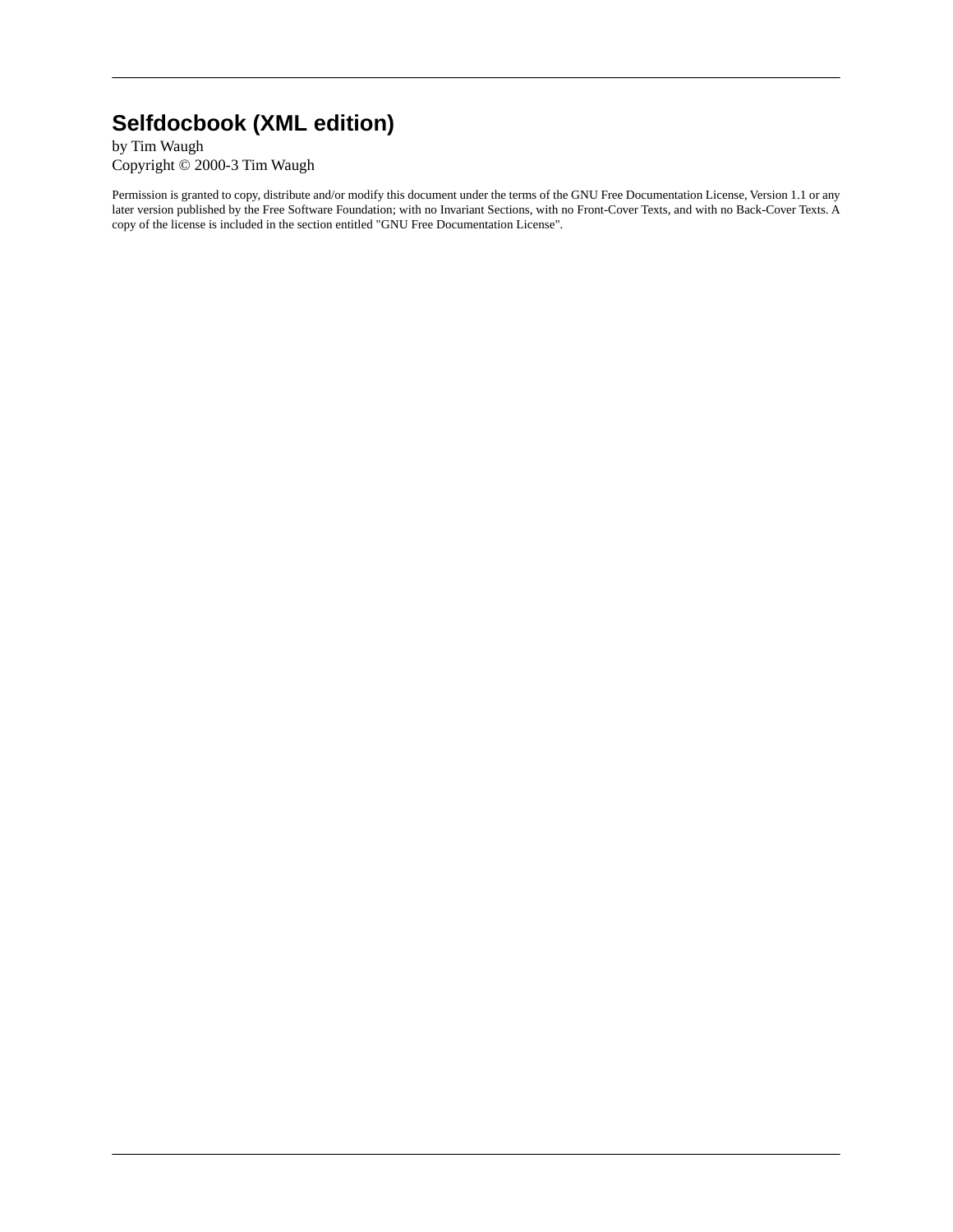## **Table of Contents**

| $\frac{1}{28}$ |
|----------------|
|                |
|                |
|                |
|                |
|                |
|                |
|                |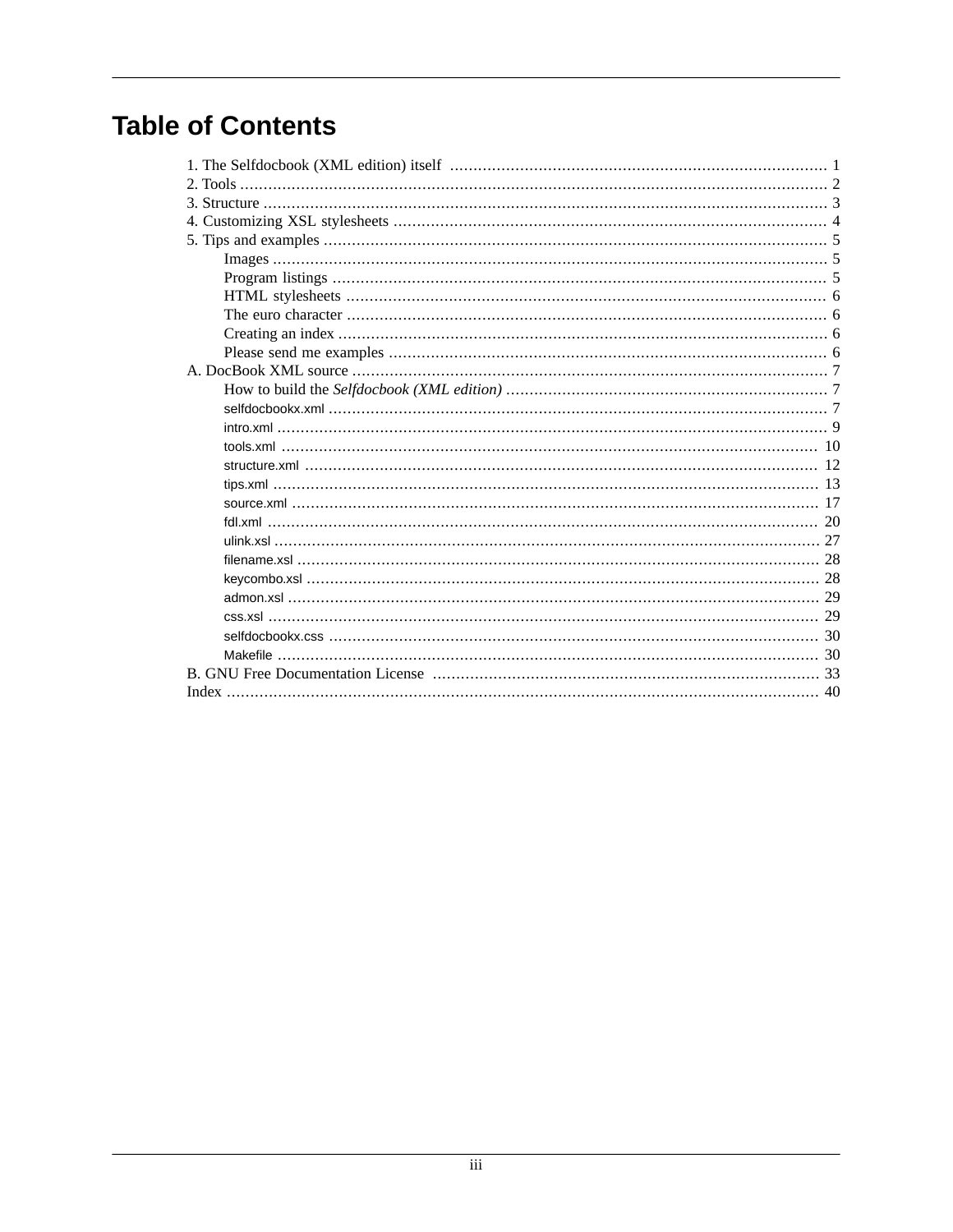# <span id="page-3-0"></span>**Chapter 1. The Selfdocbook (XML edition) itself**

The *Selfdocbook (XML edition)* is a self-documenting introduction to DocBook DocBook (XML) book. It includes its own DocBook XML source in the [appendix,](#page-9-0) and so can be used to learn DocBook by example.

You can get a copy of the *Selfdocbook (XML edition)* in various ways; presumably you already know one of them since you are reading the *Selfdocbook (XML edition)* right now. Here are the choices:

- View it using a web browser, by pointing it to the *[Selfdocbook \(XML edition\)](http://cyberelk.net/tim/docbook/selfdocbookx/index.html)* web page [[http://](http://cyberelk.net/tim/docbook/selfdocbookx/index.html) [cyberelk.net/tim/docbook/selfdocbookx/index.html\]](http://cyberelk.net/tim/docbook/selfdocbookx/index.html).
- Grab the [PostScript version](http://cyberelk.net/tim/docbook/selfdocbookx.ps) [<http://cyberelk.net/tim/docbook/selfdocbookx.ps>], ready to print out.
- Download the [PDF version](http://cyberelk.net/tim/docbook/selfdocbookx.pdf) [\[http://cyberelk.net/tim/docbook/selfdocbookx.pdf\]](http://cyberelk.net/tim/docbook/selfdocbookx.pdf), if that's your preferred format.
- Fetch the [DocBook XML source](http://cyberelk.net/tim/docbook/selfdocbookx.tar.gz) [<http://cyberelk.net/tim/docbook/selfdocbookx.tar.gz>] and build it.

You can use the *Selfdocbook (XML edition)* to learn DocBook by example: if you see something that you want to know how to do, you can simply flip to Appendix A, *[DocBook XML source](#page-9-0)* to find out how it is done.

I learned DocBook from the excellent book *DocBook: The Definitive Guide* by O'Reilly Associates, also [available online](http://docbook.org/tdg/html/docbook.html) [[http://docbook.org/tdg/html/docbook.html\]](http://docbook.org/tdg/html/docbook.html). It is probably a good idea to have a glance through that in order to get more of an overview than this book provides.

This *Selfdocbook (XML edition)* was built on 1 June 2010.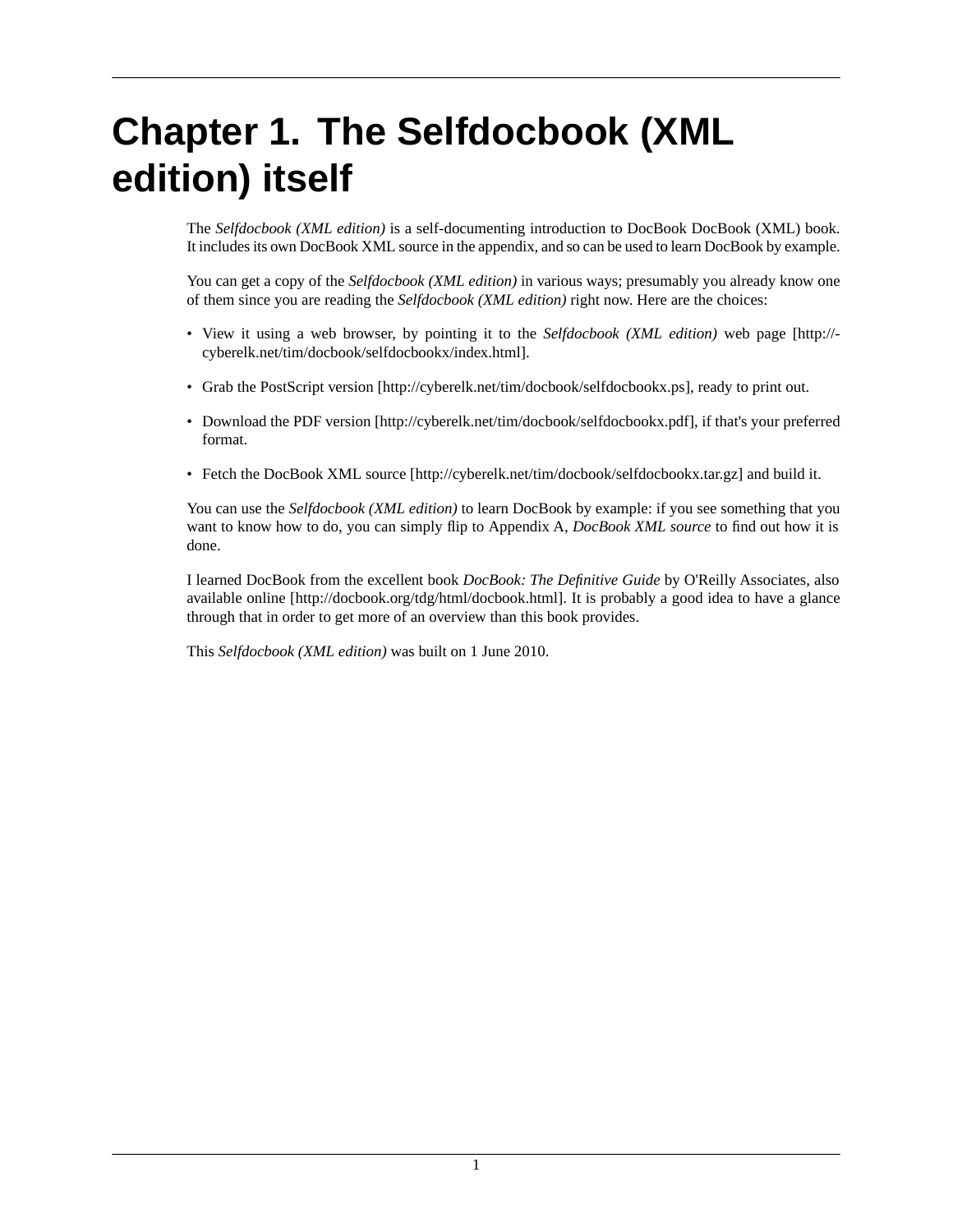# <span id="page-4-0"></span>**Chapter 2.Tools**

The *Selfdocbook (XML edition)* is held together by magic **sed** glue, which is activated by some rules in the [Makefile](#page-32-1) in Appendix A, *[DocBook XML source](#page-9-0)*. So, in order to build the *Selfdocbook (XML edition)* you will need **make** and **sed** (and also **fold**). Note that **sed** and **fold** won't be necessary for all SGML projects, but using a Makefile is usually a good idea.

<span id="page-4-5"></span>To have a functioning XML environment, you will need to have various programs installed. On a Red Hat Linux 7.3 system, you need to install these packages:

- <span id="page-4-6"></span>• sgml-common and xml-common
- <span id="page-4-4"></span>• xmltex
- <span id="page-4-2"></span>• passivetex
- <span id="page-4-1"></span>• docbook-style-xsl
- <span id="page-4-7"></span>• docbook-dtds
- xmlto

See <http://cyberelk.net/tim/docbook/>for more information.

<span id="page-4-3"></span>The last package in the list there is xmlto, which is just a small shell script which invokes the other tools for you so that you don't have to remember which commands to run, how many times, and so on. It is similar to  $jw(1)$  from the docbook-utils package.

I use an **emacs** package called psgml for editing SGML or XML documents. The keybindings I find most useful are:

- Tab indents the current element to a level appropriate to its nesting depth.
- C+c C+t lists the valid tags for the current element.
- C+c / closes the current element.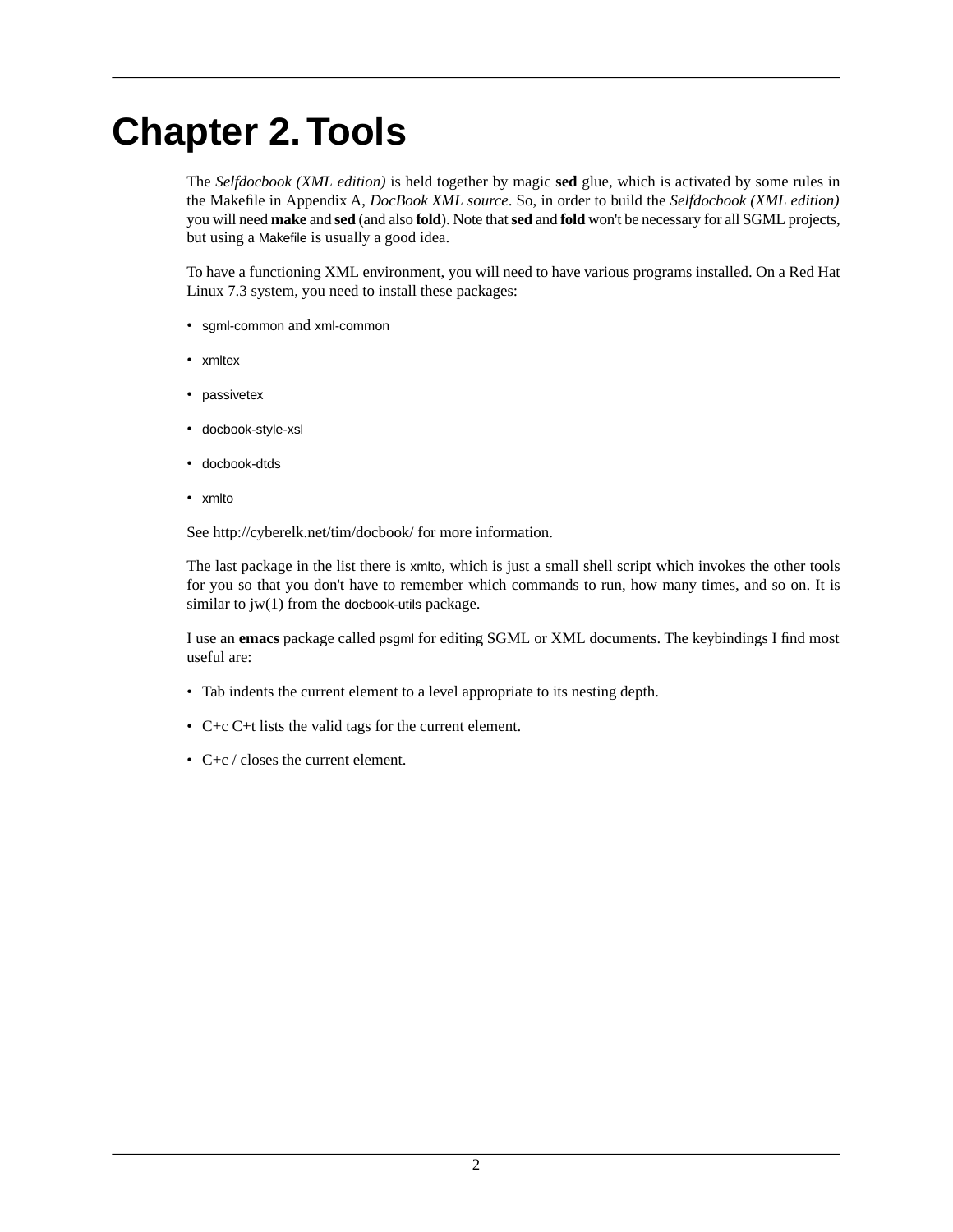# <span id="page-5-0"></span>**Chapter 3. Structure**

DocBook documents are SGML documents. That includes DocBook XML documents as well; XML is a subset of SGML. The SGML declaration at the top identifies it as a DocBook document, and it should look something like this:

<!DOCTYPE book PUBLIC "-//OASIS//DTD DocBook XML V4.2//EN" "http://www.oasis-open.org/docbook/xml/4.2/docbookx.dtd"[ … ]> <book> …

</book>

The book here specifies the type of the top-level element of the document. This declaration also says that the document conforms to version 4.2 of the DocBook XML document type declaration (DTD). The book element is also shown (although without its content)—notice that it is opened with "<book>" and closed with "</book>", and everything in between is the content of that element.

Other files can be included by the top-level file by the use of entities. To include a file you first declare an entity and then use it:

```
<!DOCTYPE …[
<!ENTITY includedfile SYSTEM "includedfile.xml">
]>
…
&includedfile;
…
```
Because SGML tags (<…>) and entities (&…;) are interpreted specially, there are escapes provided to enable you to use these marker characters in your DocBook files. "&It;" gives "<"; "&gt;" gives ">"; and "&amp;" gives "&". There are many other predefined entities too.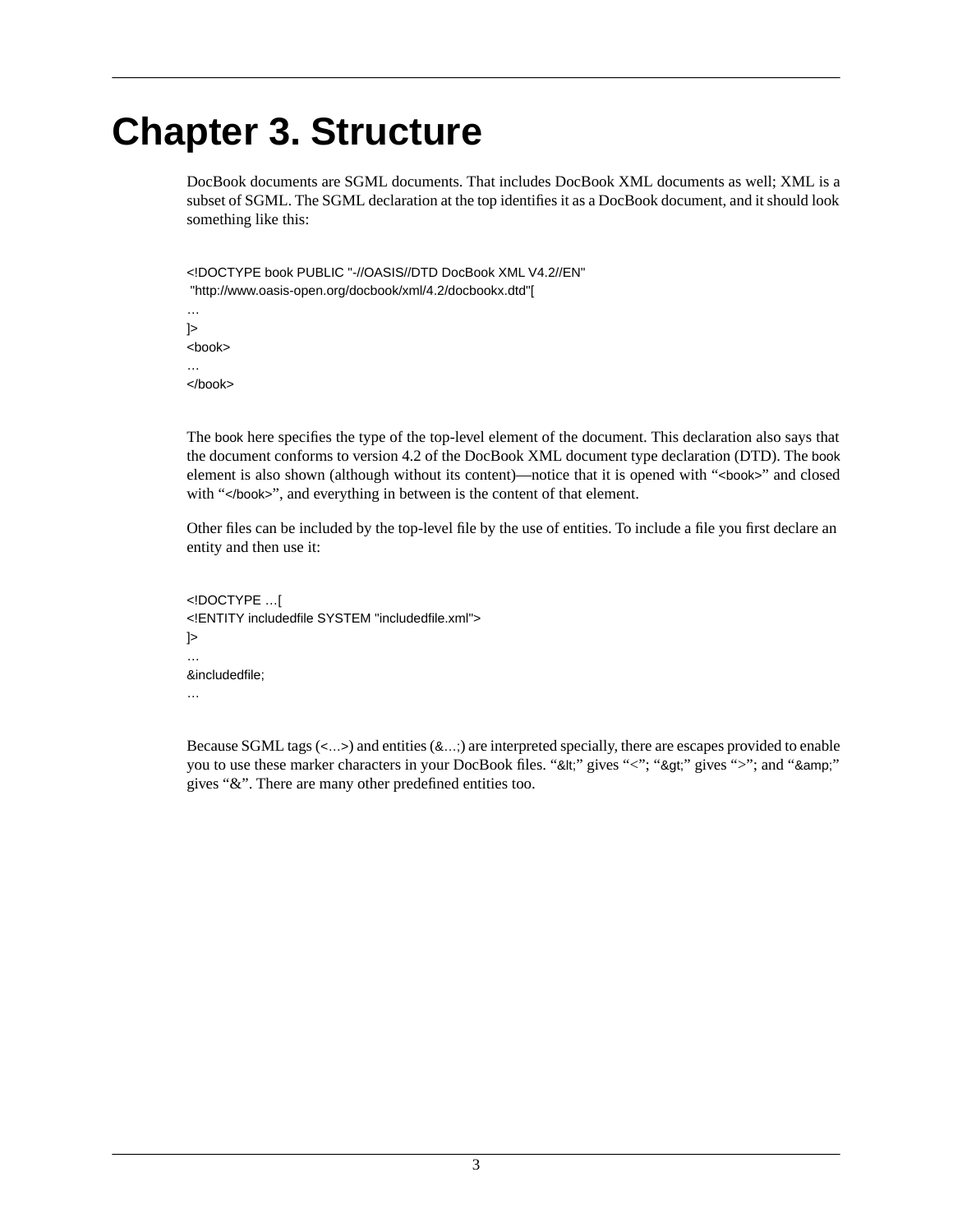# <span id="page-6-0"></span>**Chapter 4. Customizing XSL stylesheets**

It is a lot of work to write your own XSL stylesheet, but it is quite easy to customize an existing one. If you use the tools suggested in [Chapter 2,](#page-4-0) *Tools* then you will have some default XSL stylesheets already installed on your system.

But rather than edit them directly, it is usually preferable to create a *customization layer*. A very simple one is used by this book; for print output, URLs are enclosed in angled brackets rather than square brackets, and for XHTML output the file extension is changed from .xhtm to .html.

For the URL modification, for example, take a look at the file [ulink.xsl](#page-29-0) in Appendix A, *[DocBook XML](#page-9-0) [source](#page-9-0)*. If you are using xmlto then it will generate a custom XSL stylesheet for you if you use the -m option.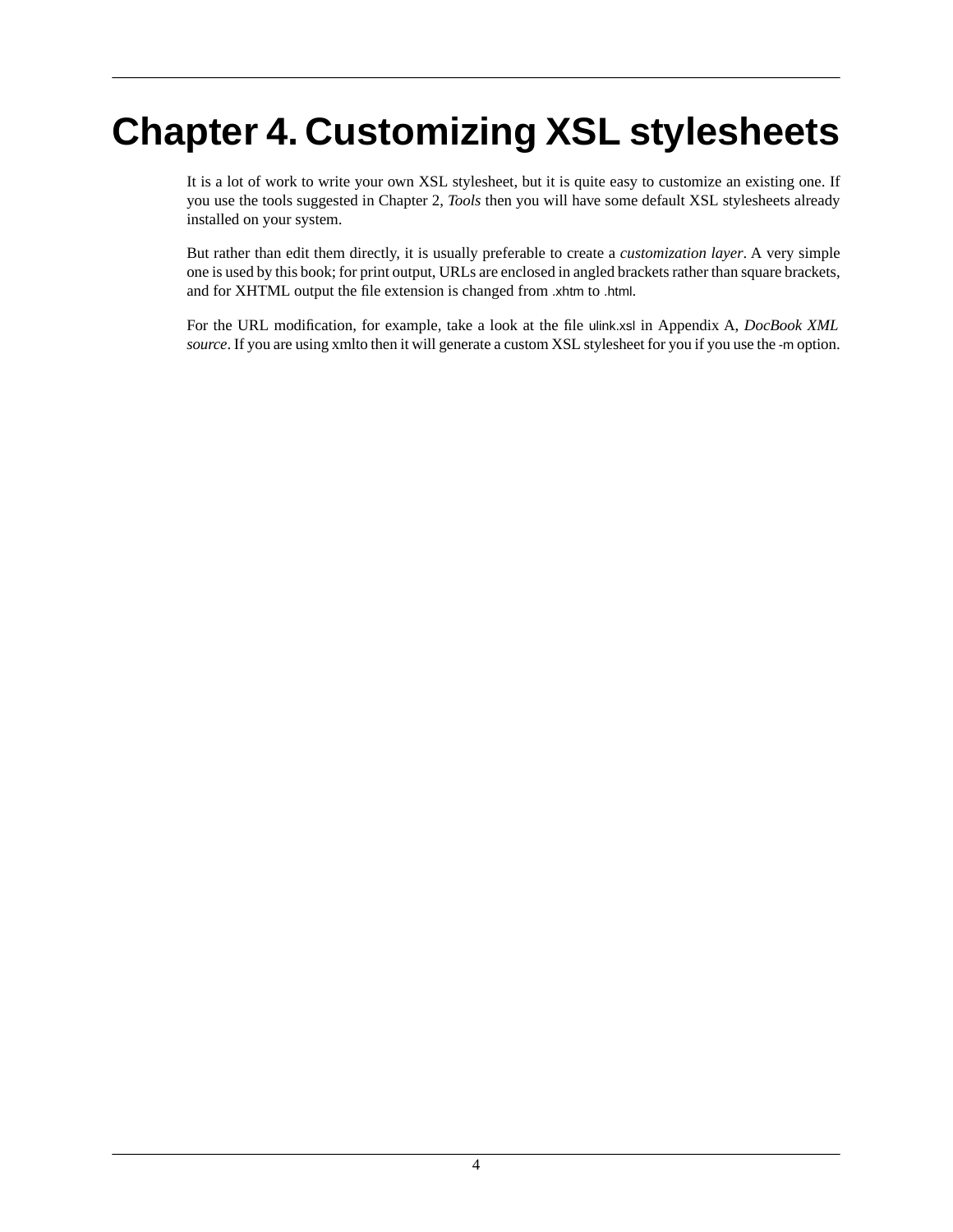# <span id="page-7-0"></span>**Chapter 5.Tips and examples**

This document is an example of a book, and a book generally contains chapters, which may contain sections. A paragraph of text can be put in a para tag. There are lots of examples of that in this book (see [Appendix A,](#page-9-0) *[DocBook XML source](#page-9-0)*).

<span id="page-7-1"></span>When you want text to appear with its layout intact (spaces and newlines kept where they are), you can use the literallayout tag. Note that Tab characters are *not* expanded. If you also would like a different font for the listed text, you might want to use the programlisting tag.

## **Images**



This shows how to handle images for both print and web display; each format is included in one mediaobject so the stylesheet, when faced with a limited subset of formats for the current output media, can select the best fit.

<span id="page-7-2"></span>I have cheated slightly, in that the for-print version is using a PDF format image even though PDF is not an officially allowed format in this version of DocBook XML. Luckily though, the tools I am using allow it through anyway.

## **Program listings**

There are some things to watch out for when doing program listings. Let's say that we want to put the following fragment of code into DocBook:

```
#include <stdio.h>
int main ()
{
     int count = 3;
      while (count--)
            printf ("Count is now %d\n", count);
}
```
The problem is that <stdio.h> will be interpreted as an SGML tag. For this small fragment, it is easy to replace the  $\lt$ -signs with  $\<$  th, but for larger code fragments there could easily be missed SGML entities.

A slightly easier way is to enclose it in a CDATA tag (i.e. literal text), like this: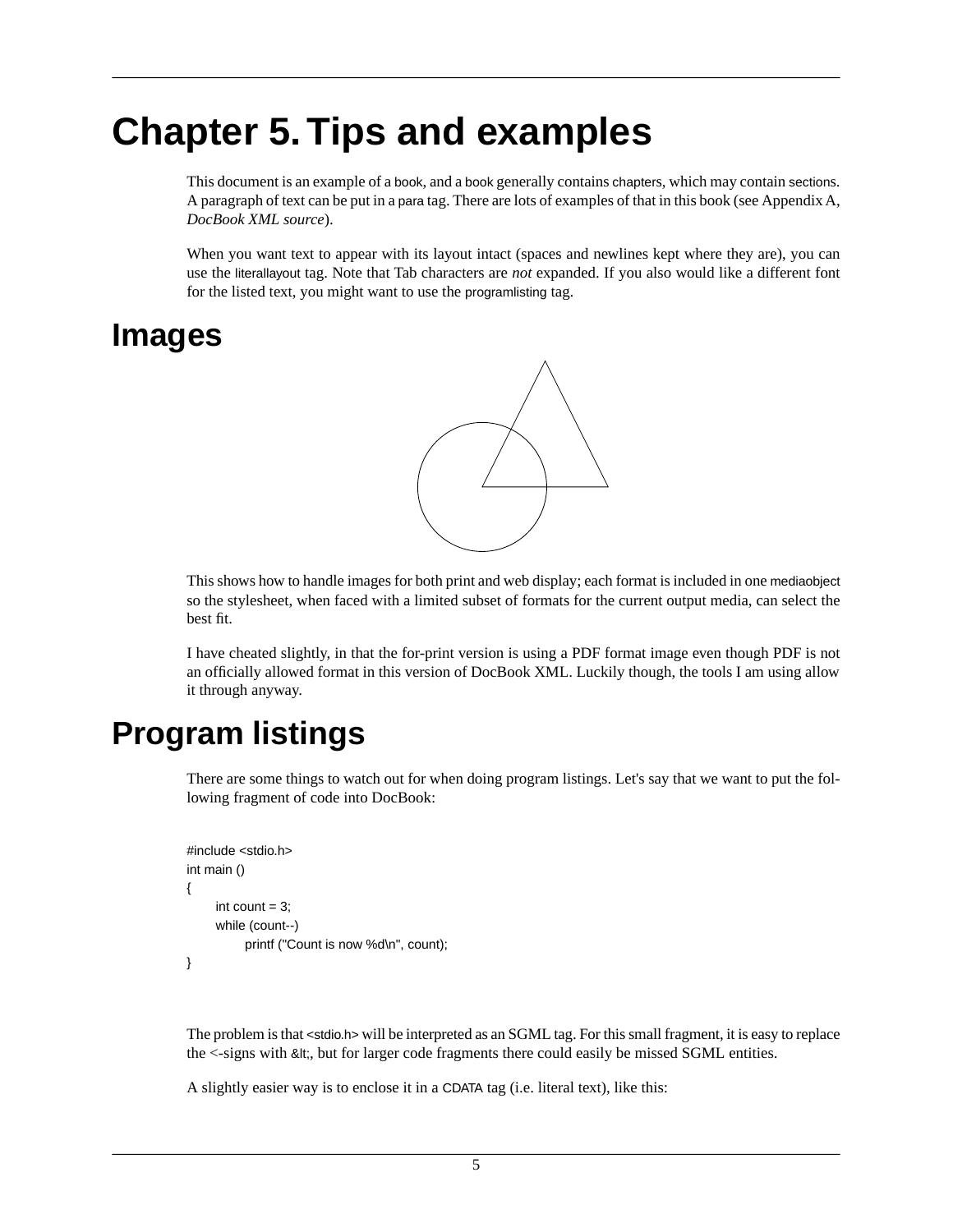```
<programlisting><![CDATA[
…
]]></programlisting>
```
The next thing to bear in mind is that Tab characters will not be expanded to spaces, so you will need to do all the indenting with spaces.

### **Warning**

There is currently a bug in xmltex that causes incorrect output for "--" (i.e. two dashes). Grab the latest PassiveTeX for an xmltex.tex and PassiveTeX distribution with this fixed.

<span id="page-8-0"></span>Of course, Appendix A, *[DocBook XML source](#page-9-0)* of this book needs to include quite a lot of source code (XML rather than C), and the approach I have taken in order to be sure that I haven't missed anything is to have the Makefile run sed on the original source, and just include the result as an entity. Take a look at Appendix A, *[DocBook XML source](#page-9-0)* to see how that's done.

## **HTML stylesheets**

<span id="page-8-1"></span>The HTML version of this document makes use of a custom CSS stylesheet for rendering HTML elements slightly differently (in fact, in this small example only some colours are changed). The CSS stylesheet is [the section called "](#page-32-0)selfdocbookx.css", and the DocBook HTML stylesheet is told about it by our custom XSL layer: the html.stylesheet parameter is set to the name of the CSS file we want to use. See [the section](#page-31-1) [called "](#page-31-1)css.xsl" for how that's done.

## **The euro character**

There is a bug in older versions (before 1.12) of PassiveTeX causing euro characters (€, which should look something like " $\epsilon$ ") to appear as black boxes.

<span id="page-8-2"></span>This bug is fixed in the Red Hat Linux passivetex-1.11-5 package, available in rawhide.

<span id="page-8-4"></span>However, you'll need an up to date marvosym.sty file, which you can get from CTAN. (The current Red Hat Linux rawhide teTeX package has this updated already, but marvosym.sty is much smaller to download!)

## **Creating an index**

<span id="page-8-3"></span>Adding an index to your document is easy; the DocBook XSL stylesheets automatically cross-reference your tagged index words to generate the page numbers in the index section. For example, in the source XML of this document you'll see that the index section at the end is indicated by just "<index />". Examples of how to mark up index entries in the document are in this paragraph [\(the section called "](#page-15-0)tips.xml") and throughout [the section called "](#page-12-0)tools.xml". The key tag is indexterm.

## **Please send me examples**

There are no more examples in this section yet, because I haven't written any. If you would like to see a particular element of DocBook demonstrated here, feel free to send me an example, preferably demonstrated inside a section XML element.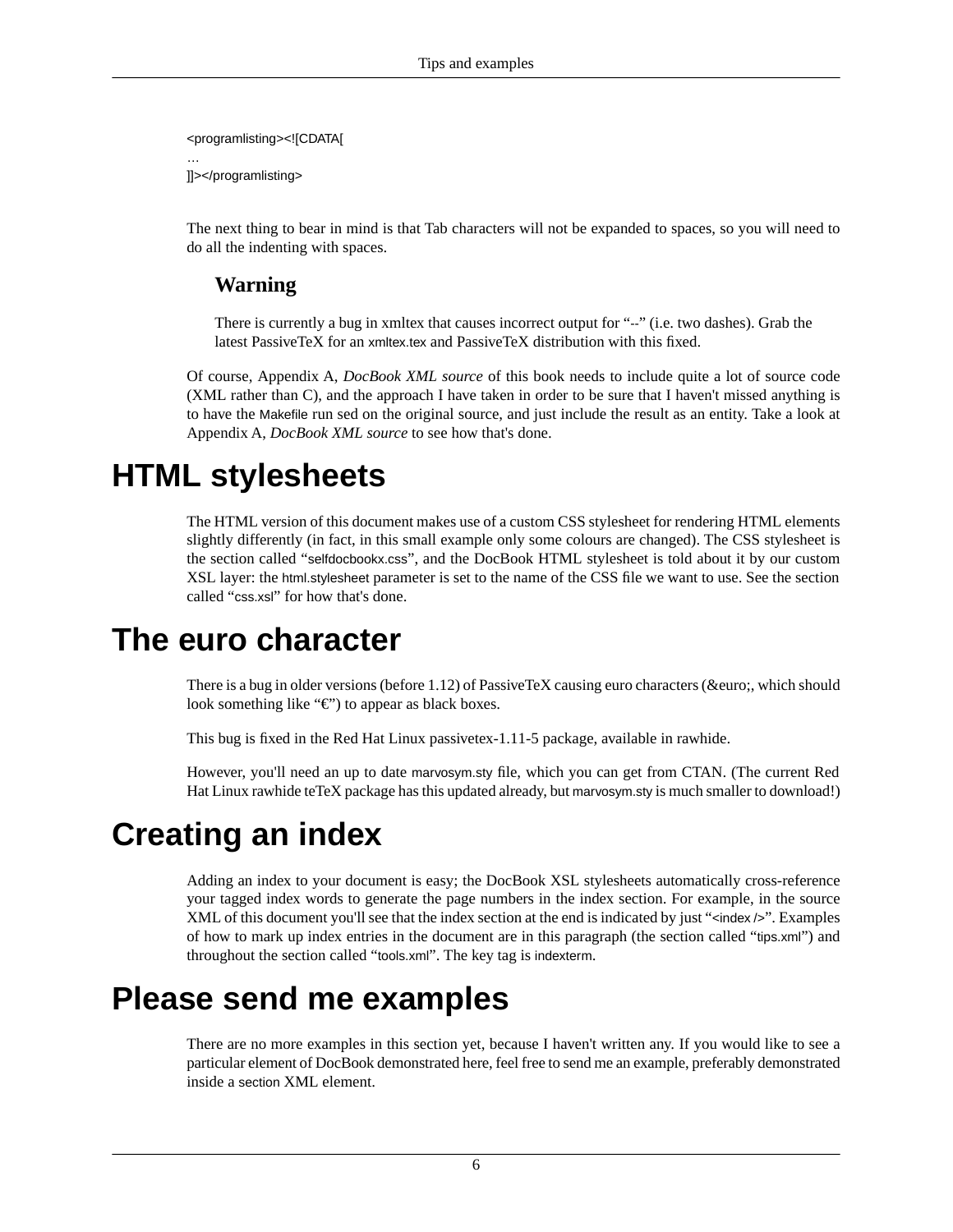# <span id="page-9-0"></span>**Appendix A. DocBook XML source**

## <span id="page-9-1"></span>**How to build the** *Selfdocbook (XML edition)*

Given a functioning XML environment, all of the necessary files are shown in full in this appendix. All you have to do in order to build the *Selfdocbook (XML edition)* is:

- 1. Make sure you that have installed the necessary XML tools (see [Chapter 2,](#page-4-0) *Tools*).
- 2. In addition to those tools you will need:
	- fig2dev (from the transfig package) for converting image formats
	- fold and sed for manipulating SGML files so that they can be included verbatim in a DocBook document.
	- For PostScript output I suggest you use pdftops, from the xpdf package.
- <span id="page-9-2"></span>3. Put all the files in the same directory and type **make**. The default target builds PDF, PostScript and HTML output.

## **selfdocbookx.xml**

<?xml version='1.0' encoding='utf-8'?> <!-- -\*- xml -\*- --> <!DOCTYPE book PUBLIC "-//OASIS//DTD DocBook XML V4.2//EN" "http://www.oasis-open.org/docbook/xml/4.2/docbookx.dtd"[ <!ENTITY builddate SYSTEM "builddate"> <!ENTITY intro SYSTEM "intro.xml"> <!ENTITY tools SYSTEM "tools.xml"> <!ENTITY structure SYSTEM "structure.xml"> <!ENTITY xsl SYSTEM "xsl.xml"> <!ENTITY tips SYSTEM "tips.xml"> <!ENTITY source SYSTEM "source.xml"> <!ENTITY fdl SYSTEM "fdl.xml"> <!ENTITY makefile SYSTEM "Makefile.sed"> <!ENTITY selfdocbookxxml SYSTEM "selfdocbookx.xml.sed"> <!ENTITY introxml SYSTEM "intro.xml.sed"> <!ENTITY toolsxml SYSTEM "tools.xml.sed"> <!ENTITY structurexml SYSTEM "structure.xml.sed"> <!ENTITY xslxml SYSTEM "xsl.xml.sed"> <!ENTITY tipsxml SYSTEM "tips.xml.sed"> <!ENTITY sourcexml SYSTEM "source.xml.sed"> <!ENTITY fdlxml SYSTEM "fdl.xml.sed"> <!ENTITY ulinkxsl SYSTEM "ulink.xsl.sed"> <!ENTITY filenamexsl SYSTEM "filename.xsl.sed"> <!ENTITY keycomboxsl SYSTEM "keycombo.xsl.sed"> <!ENTITY admonxsl SYSTEM "admon.xsl.sed"> <!ENTITY cssxsl SYSTEM "css.xsl.sed"> <!ENTITY selfdocbookxcss SYSTEM "selfdocbookx.css.sed">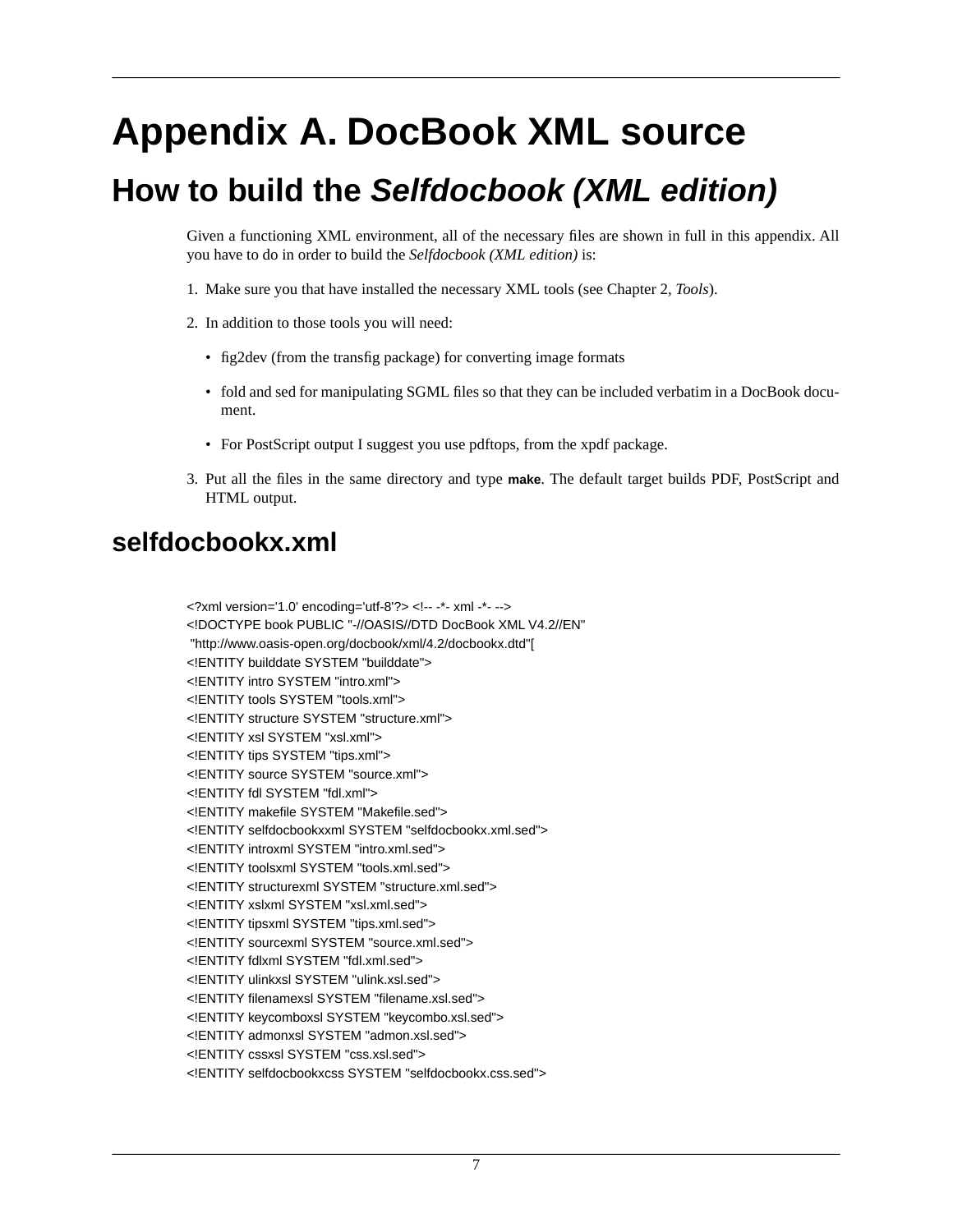<!ENTITY sdb "<citetitle>Selfdocbook (XML edition)</citetitle>">  $\geq$ <book> <bookinfo> <title>Selfdocbook (XML edition)</title> <authorgroup> <author> <firstname>Tim</firstname> <surname>Waugh</surname> <affiliation> <orgname>Red Hat, Inc.</orgname> <address> <email>twaugh@redhat.com</email> </address> </affiliation> </author> </authorgroup> <copyright> <year>2000-3</year> <holder>Tim Waugh</holder> </copyright> <legalnotice> <para>Permission is granted to copy, distribute and/or modify this document under the terms of the GNU Free Documentation License, Version 1.1 or any later version published by the Free Software Foundation; with no Invariant Sections, with no Front-Cover Texts, and with no Back-Cover Texts. A copy of the license is included in the section entitled "GNU Free Documentation License".</para> </legalnotice> </bookinfo> &intro; &tools; &structure; &xsl; &tips; &source; &fdl; <index /> </book> <!-- Local Variables: --> <!-- sgml-indent-step: 1 --> <!-- sgml-indent-data: 1 -->

<!-- End: -->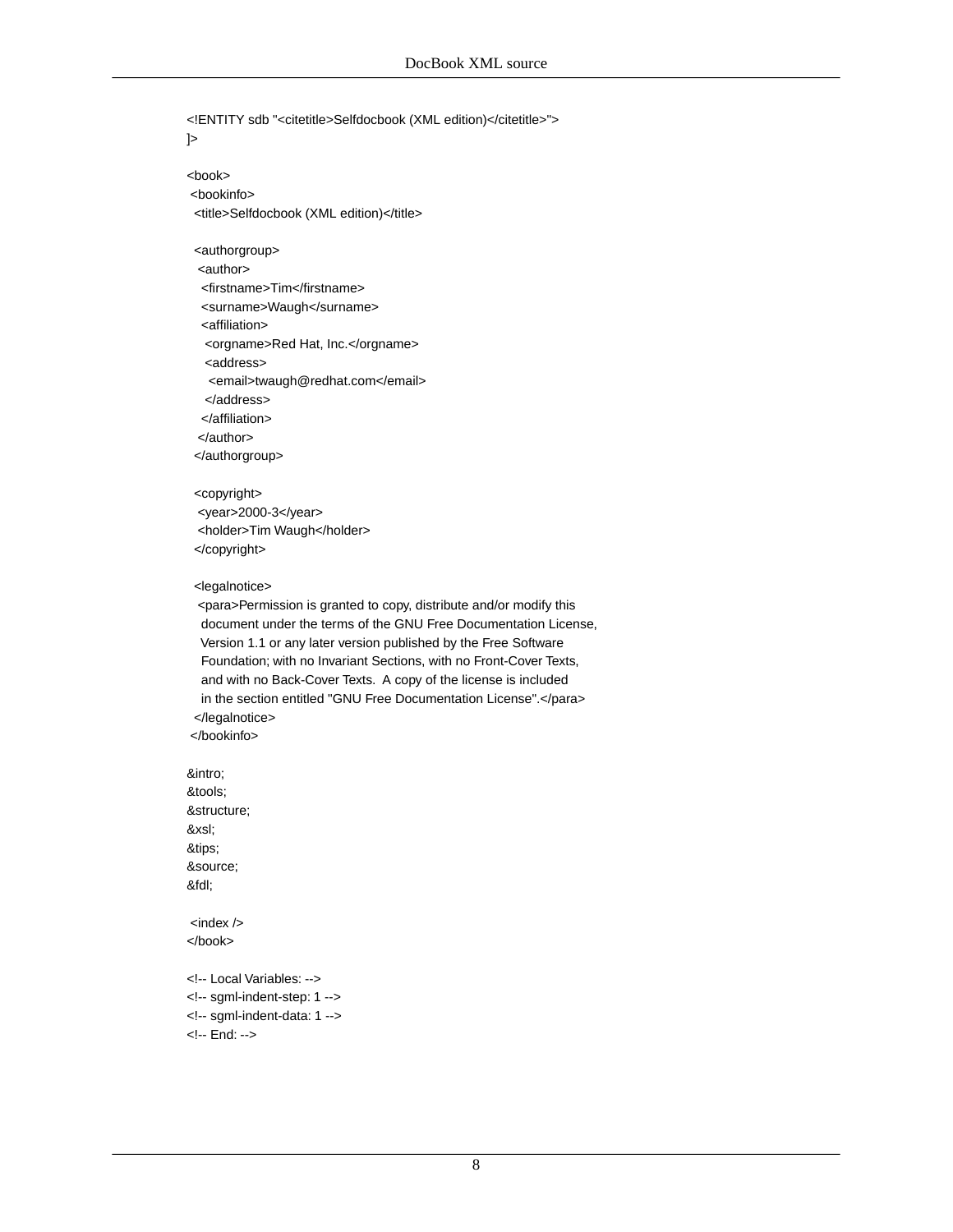### <span id="page-11-0"></span>**intro.xml**

<?xml version='1.0' encoding='utf-8'?> <!-- -\*- xml -\*- --> <chapter> <title> The Selfdocbook (XML edition) itself </title>

 <para>The &sdb; is a self-documenting introduction to DocBook DocBook (XML) book. It includes its own DocBook XML source in the <link linkend="source">appendix</link>, and so can be used to learn DocBook by example.</para>

 <para>You can get a copy of the &sdb; in various ways; presumably you already know one of them since you are reading the &sdb; right now. Here are the choices:</para>

#### <itemizedlist>

#### <listitem>

 <para>View it using a web browser, by pointing it to the <ulink url="http://cyberelk.net/tim/docbook/selfdocbookx/index.html" >&sdb; web page</ulink>.</para> </listitem>

#### <listitem>

 <para>Grab the <ulink url="http://cyberelk.net/tim/docbook/selfdocbookx.ps">PostScript version</ulink>, ready to print out.</para> </listitem>

#### <listitem>

 <para>Download the <ulink url="http://cyberelk.net/tim/docbook/selfdocbookx.pdf">PDF version</ulink>, if that's your preferred format.</para> </listitem>

#### <listitem>

 <para>Fetch the <ulink url="http://cyberelk.net/tim/docbook/selfdocbookx.tar.gz">DocBook XML source</ulink> and build it.</para> </listitem> </itemizedlist>

 <para>You can use the &sdb; to learn DocBook by example: if you see something that you want to know how to do, you can simply flip to <xref linkend="source"/> to find out how it is done.</para>

 <para>I learned DocBook from the excellent book <citetitle>DocBook: The Definitive Guide</citetitle> by O'Reilly Associates, also <ulink url="http://docbook.org/tdg/html/docbook.html">available online</ulink>. It is probably a good idea to have a glance through that in order to get more of an overview than this book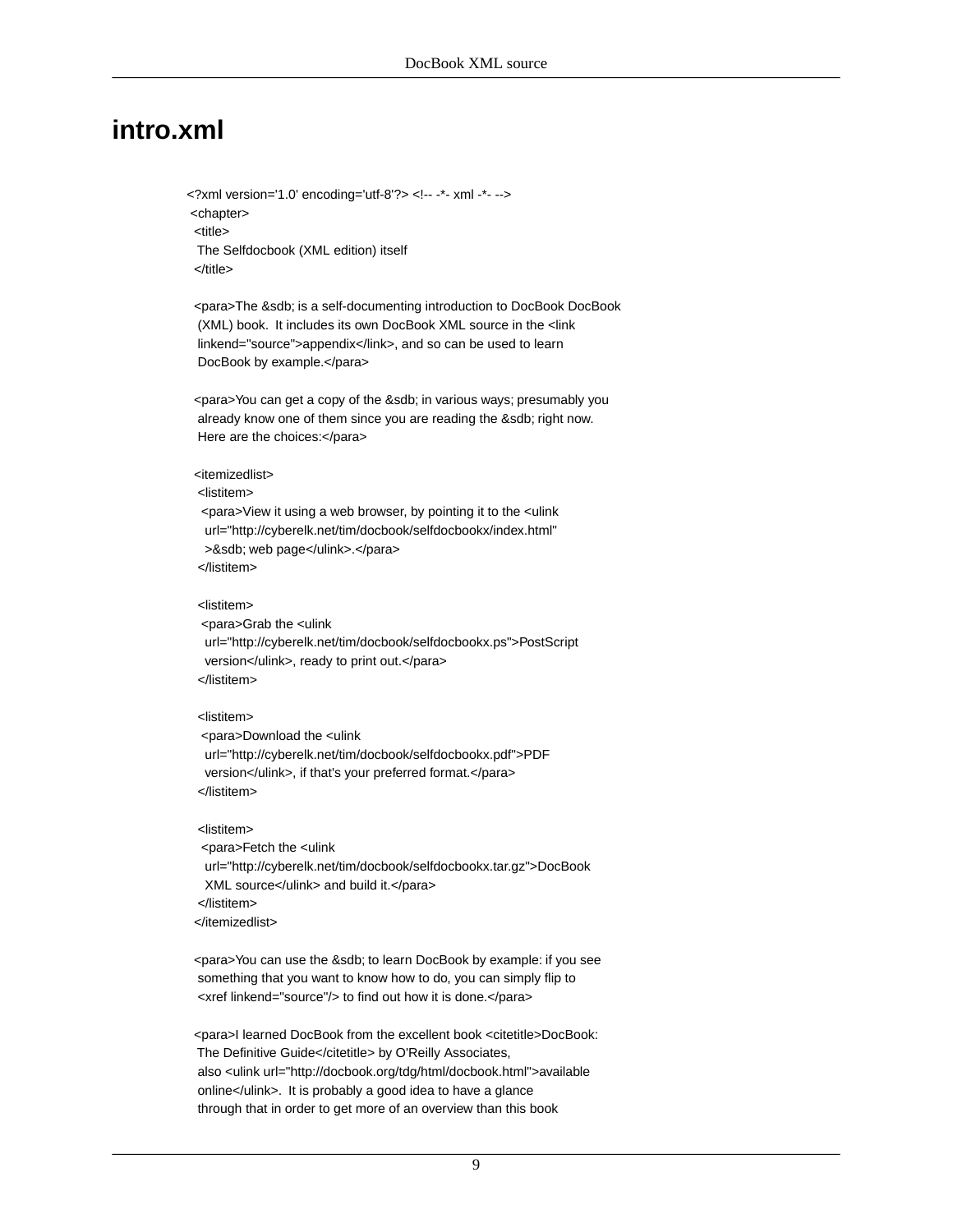provides.</para>

 <para>This &sdb; was built on &builddate;.</para> </chapter>

<!-- Local Variables: -->

<!-- sgml-indent-step: 1 -->

<!-- sgml-indent-data: 1 -->

<!-- sgml-parent-document: "selfdocbookx.xml" -->

<span id="page-12-0"></span><!-- End: -->

### **tools.xml**

<?xml version='1.0' encoding='utf-8'?> <!-- -\*- xml -\*- --> <chapter id="tools"> <title>Tools</title>

 <para>The &sdb; is held together by magic <command>sed</command> glue, which is activated by some rules in the <link linkend="Makefile">Makefile</link> in <xref linkend="source"/>. So, in order to build the &sdb; you will need <command>make</command> and <command>sed</command> (and also <command>fold</command>). Note that <command>sed</command> and <command>fold</command> won't be necessary for all SGML projects, but using a <filename>Makefile</filename> is usually a good idea.</para>

 <para>To have a functioning XML environment, you will need to have various programs installed. On a Red Hat Linux 7.3 system, you need to install these packages:</para>

 <itemizedlist> <listitem> <indexterm> <primary>sgml-common</primary> </indexterm>

 <indexterm> <primary>xml-common</primary> </indexterm>

 <para><literal>sgml-common</literal> and <literal>xml-common</literal></para> </listitem>

 <listitem> <indexterm> <primary>xmltex</primary> </indexterm>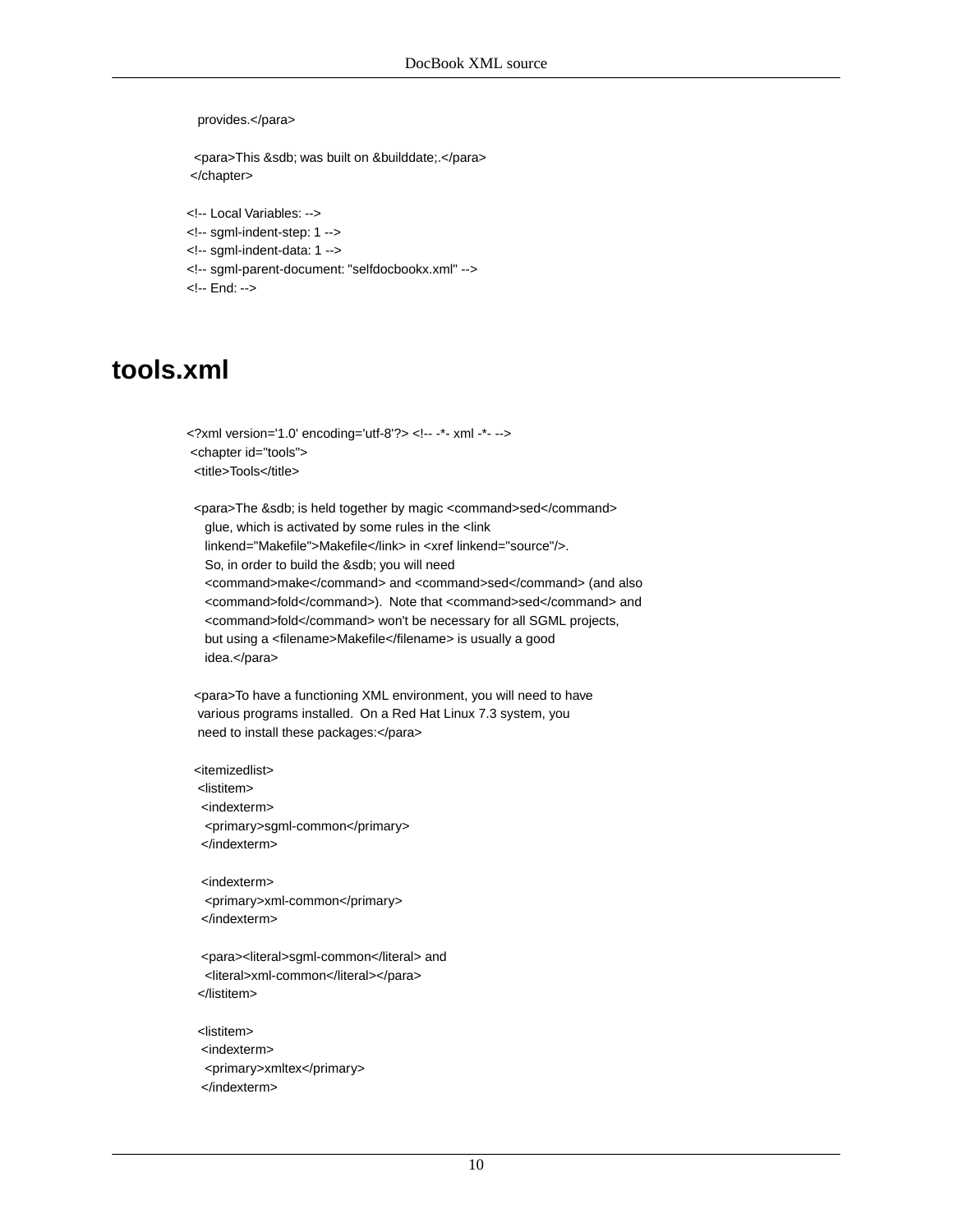<para><literal>xmltex</literal></para> </listitem> <listitem> <indexterm> <primary>passivetex</primary> </indexterm> <para><literal>passivetex</literal></para> </listitem> <listitem> <indexterm> <primary>docbook-style-xsl</primary> </indexterm> <para><literal>docbook-style-xsl</literal></para> </listitem> <listitem> <indexterm> <primary>docbook-dtds</primary> </indexterm> <para><literal>docbook-dtds</literal></para> </listitem> <listitem> <indexterm> <primary>xmlto</primary> </indexterm> <para><literal>xmlto</literal></para> </listitem> </itemizedlist> <para>See <ulink url="http://cyberelk.net/tim/docbook/">http://cyberelk.net/tim/docboo k/</ulink> for more information.</para> <para>The last package in the list there is <literal>xmlto</literal>, which is just a small shell script which invokes the other tools for you so that you don't have to remember which commands to run, how many times, and so on. It is similar to <citerefentry><refentrytitle>jw</refentrytitle><manvolnum>1</manvolnu m> </citerefentry> from the <literal>docbook-utils</literal> package.</para> <para><indexterm><primary>emacs</primary>

</indexterm><indexterm><primary>psgml</primary> </indexterm>I use an <command>emacs</command> package called <literal>psgml</literal> for editing SGML or XML documents. The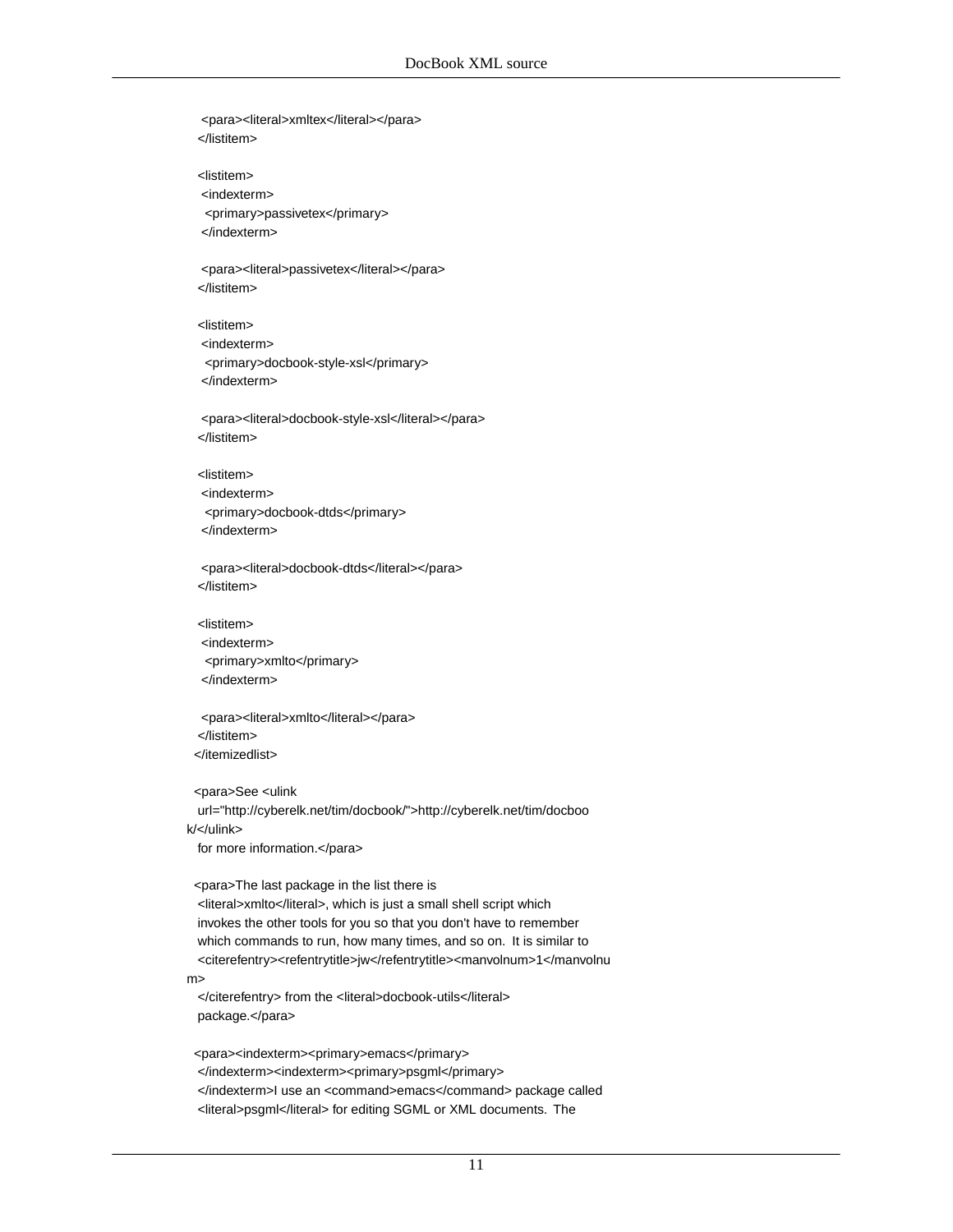keybindings I find most useful are:</para>

<itemizedlist>

<listitem>

 <para><keysym>Tab</keysym> indents the current element to a level appropriate to its nesting depth.</para>

</listitem>

#### <listitem>

```
 <para><keycombo action="seq">
  <keycombo action="simul">
   <keysym>C</keysym><keysym>c</keysym>
   </keycombo>
   <keycombo action="simul">
   <keysym>C</keysym><keysym>t</keysym>
   </keycombo>
  </keycombo> lists the valid tags for the current element.</para>
 </listitem>
```
#### <listitem>

```
 <para><keycombo action="seq">
   <keycombo action="simul">
    <keysym>C</keysym><keysym>c</keysym>
    </keycombo>
    <keysym>/</keysym>
   </keycombo> closes the current element.</para>
 </listitem>
 </itemizedlist>
 </chapter>
```
#### <!-- Local Variables: -->

```
<!-- sgml-indent-step: 1 -->
```
- <!-- sgml-indent-data: 1 -->
- <span id="page-14-0"></span><!-- sgml-parent-document: "selfdocbookx.xml" -->
- <!-- End: -->

### **structure.xml**

```
<?xml version='1.0' encoding='utf-8'?> <!-- -*- xml -*- -->
 <chapter id="structure">
 <title>Structure</title>
```
 <para>DocBook documents are SGML documents. That includes DocBook XML documents as well; XML is a subset of SGML. The SGML declaration at the top identifies it as a DocBook document, and it should look something like this:</para>

<programlisting>

<!DOCTYPE book PUBLIC "-//OASIS//DTD DocBook XML V4.2//EN" "http://www.oasis-open.org/docbook/xml/4.2/docbookx.dtd"[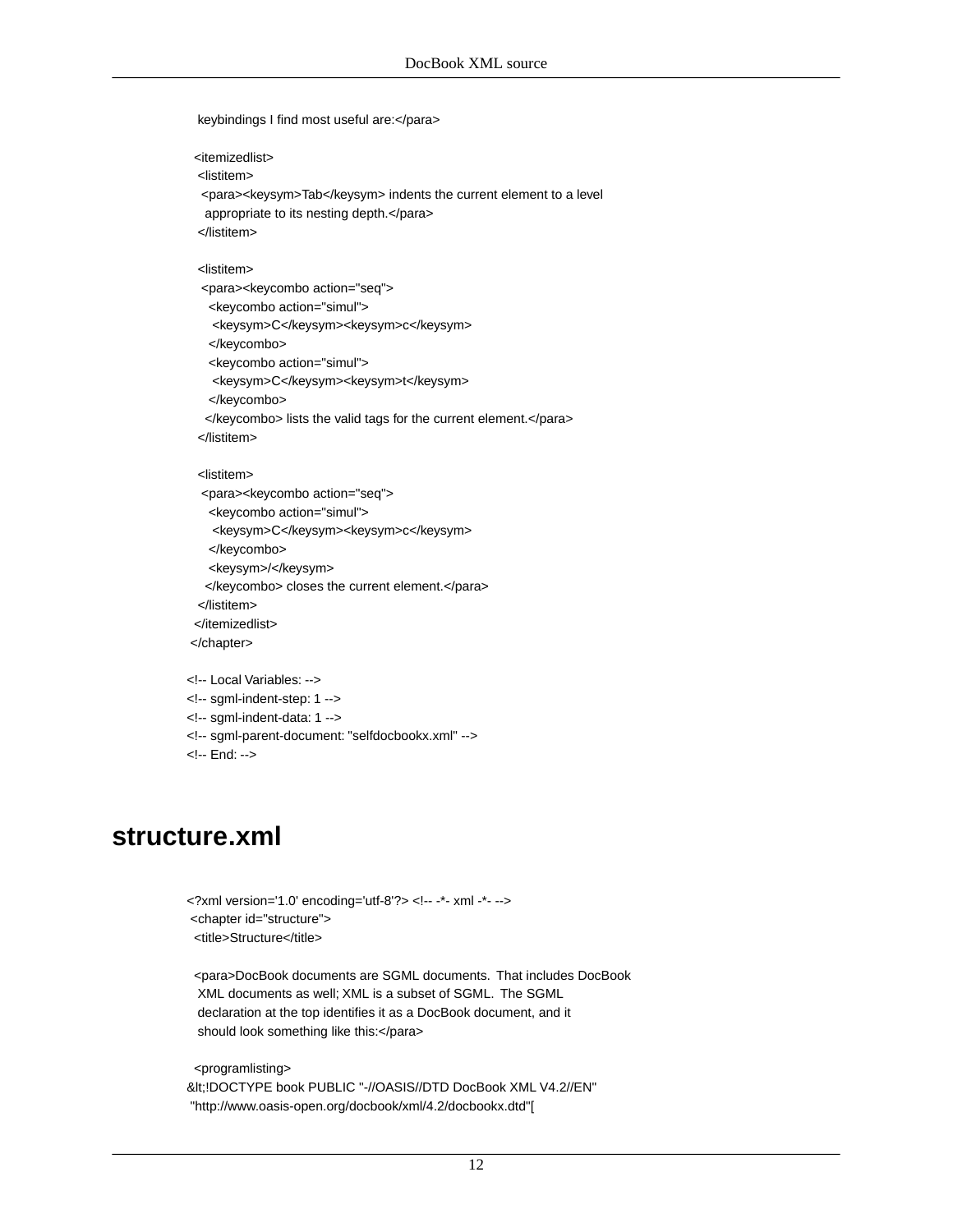…  $\beta$ . <book&gt; … </book&gt; </programlisting>

 <para>The <sgmltag>book</sgmltag> here specifies the type of the top-level element of the document. This declaration also says that the document conforms to version 4.2 of the DocBook XML document type declaration (DTD). The <sgmltag>book</sgmltag> element is also shown (although without its content)—notice that it is opened with <quote><literal>&lt;book&gt;</literal></quote> and closed with <quote><literal>&lt;/book&gt;</literal></quote>, and everything in between is the content of that element.</para>

 <para>Other files can be included by the top-level file by the use of entities. To include a file you first declare an entity and then use it:</para>

 <programlisting> < !DOCTYPE &hellip;[ <!ENTITY includedfile SYSTEM "includedfile.xml">  $\beta$ . … &includedfile; … </programlisting>

<para>Because SGML tags (<literal>&lt;&hellip;&gt;</literal>) and entities (<literal>&amp;&hellip;;</literal>) are interpreted specially, there are escapes provided to enable you to use these marker characters in your DocBook files. <quote><literal>&amp;lt;</literal></quote> gives <quote>&lt;</quote>; <quote><literal>&amp;gt;</literal></quote> gives <quote>&gt;</quote>; and <quote><literal>&amp;amp;</literal></quote> gives <quote>&amp;</quote>. There are many other predefined entities too.</para> </chapter>

<span id="page-15-0"></span><!-- Local Variables: --> <!-- sgml-indent-step: 1 --> <!-- sgml-indent-data: 1 --> <!-- sgml-parent-document: "selfdocbookx.xml" --> <!-- End: -->

## **tips.xml**

<?xml version='1.0' encoding='utf-8'?> <!-- -\*- xml -\*- -->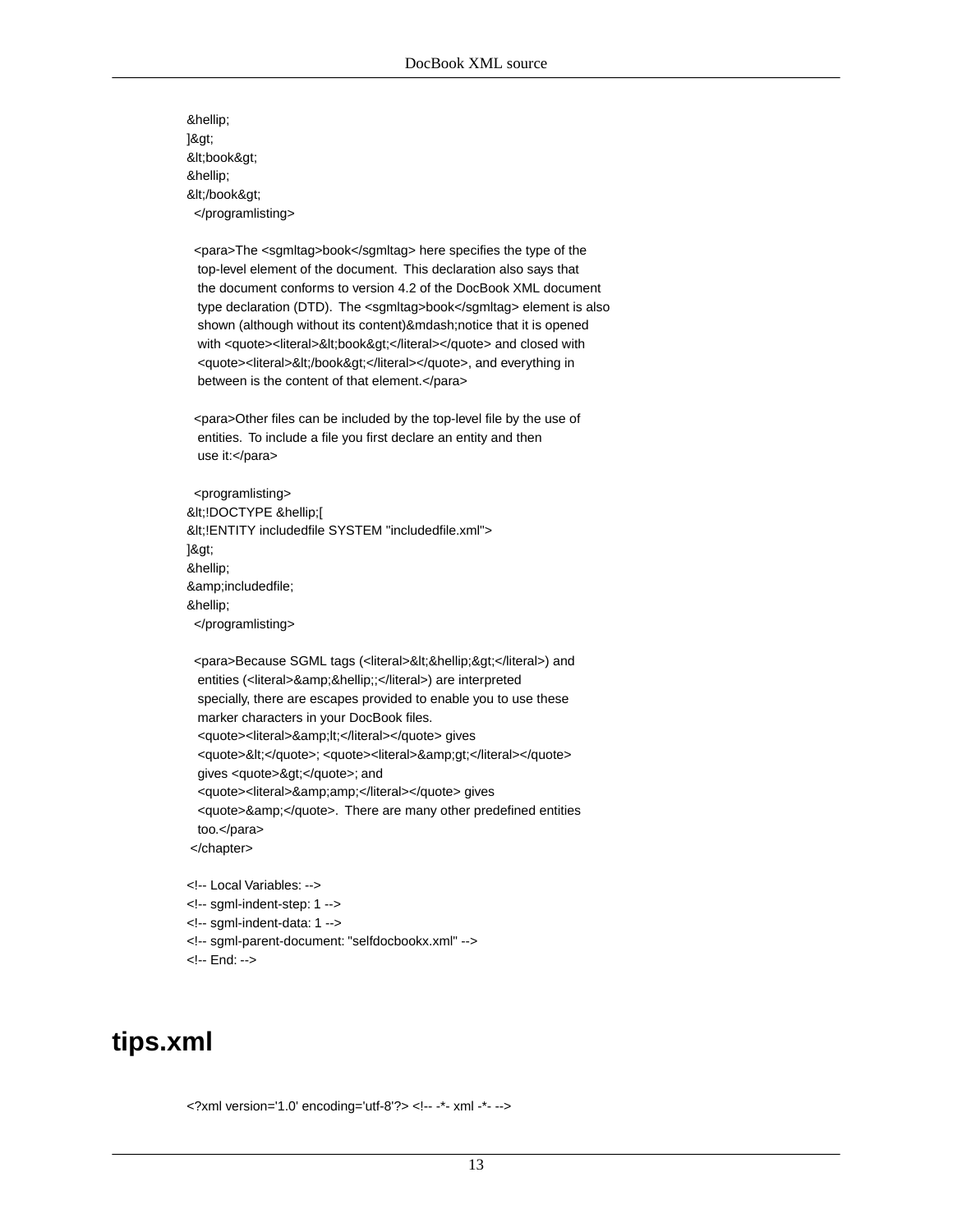<chapter id="tips"> <title>Tips and examples</title>

 <para>This document is an example of a <sgmltag>book</sgmltag>, and a <sgmltag>book</sgmltag> generally contains <sgmltag>chapter</sgmltag>s, which may contain <sgmltag>section</sgmltag>s. A paragraph of text can be put in a <sgmltag>para</sgmltag> tag. There are lots of examples of that in this book (see <xref linkend="source"/>).</para>

 <para>When you want text to appear with its layout intact (spaces and newlines kept where they are), you can use the <sgmltag>literallayout</sgmltag> tag. Note that <keysym>Tab</keysym> characters are <emphasis>not</emphasis> expanded. If you also would like a different font for the listed text, you might want to use the <sgmltag>programlisting</sgmltag> tag.</para>

 <section id="images"> <title>Images</title>

<mediaobject>

<imageobject>

<imagedata fileref="simple.pdf" format="pdf" align="center"/>

</imageobject>

<imageobject>

 <imagedata fileref="simple.png" format="png" align="center"/> </imageobject>

</mediaobject>

 <para>This shows how to handle images for both print and web display; each format is included in one <sgmltag>mediaobject</sgmltag> so the stylesheet, when faced with a limited subset of formats for the current output media, can select the best fit.</para>

 <para>I have cheated slightly, in that the for-print version is using a PDF format image even though PDF is not an officially allowed format in this version of DocBook XML. Luckily though, the tools I am using allow it through anyway.</para> </section>

 <section id="listing"> <title>Program listings</title>

 <para>There are some things to watch out for when doing program listings. Let's say that we want to put the following fragment of code into DocBook:</para>

```
 <programlisting><![CDATA[
#include <stdio.h>
int main ()
{
     int count = 3:
```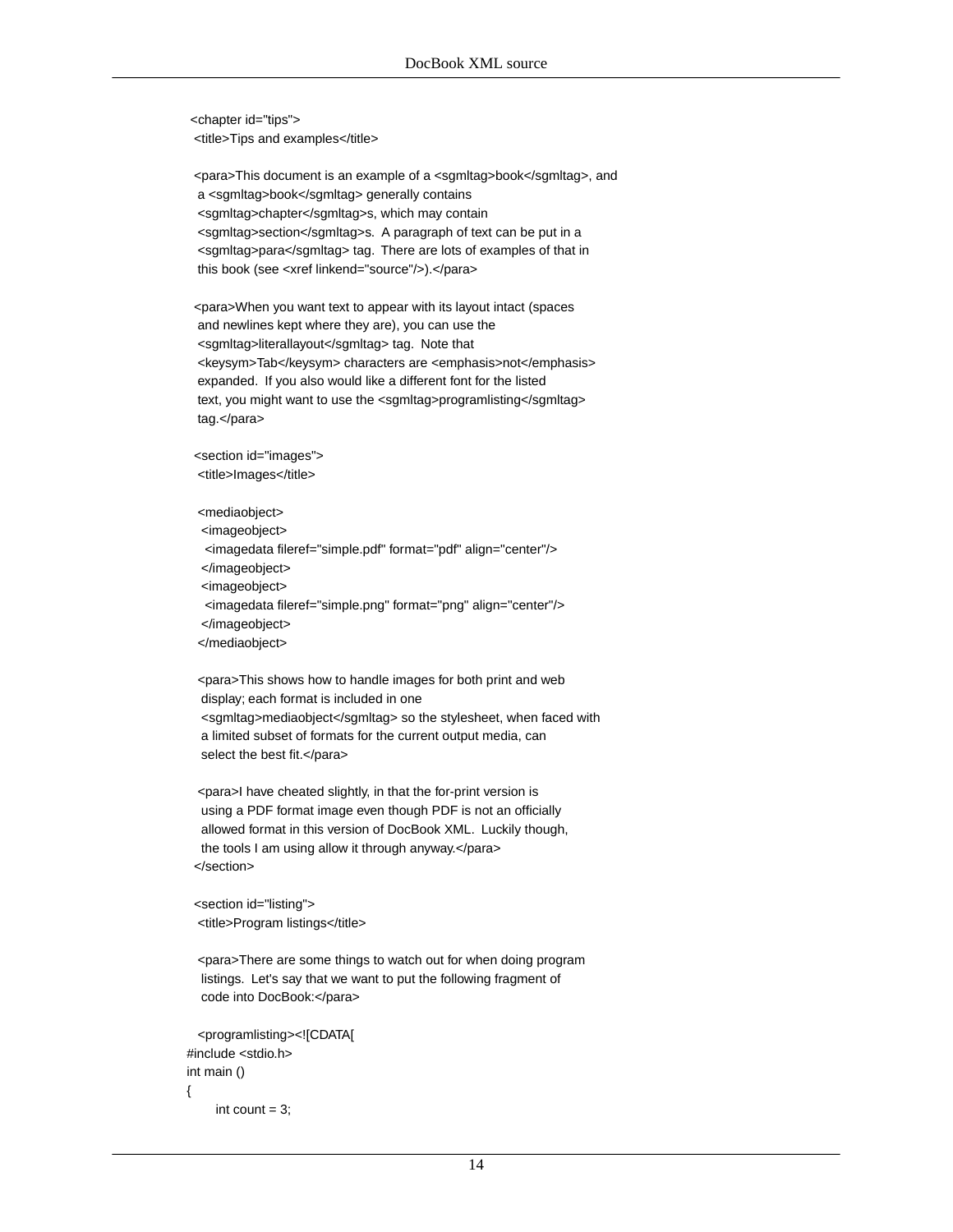while (count--) printf ("Count is now %d\n", count); ]]>

</programlisting>

}

<para>The problem is that <literal>&lt;stdio.h&gt;</literal> will be interpreted as an SGML tag. For this small fragment, it is easy to replace the <-signs with <literal>&amp;lt;</literal>, but for larger code fragments there could easily be missed SGML entities.</para>

 <para>A slightly easier way is to enclose it in a <sgmltag>CDATA</sgmltag> tag (i.e. literal text), like this:</para>

 <programlisting> <programlisting&gt;&lt;!&lsqb;CDATA&lsqb; … ]]></programlisting&gt; </programlisting>

 <para>The next thing to bear in mind is that <keysym>Tab</keysym> characters will not be expanded to spaces, so you will need to do all the indenting with spaces.</para>

<warning>

 <para>There is currently a bug in <application>xmltex</application> that causes incorrect output for <quote><literal>--</literal></quote> (i.e. two dashes). Grab the latest PassiveTeX for an <filename>xmltex.tex</filename> and PassiveTeX distribution with this fixed.</para> </warning>

 <para>Of course, <xref linkend="source"/> of this book needs to include quite a lot of source code (XML rather than C), and the approach I have taken in order to be sure that I haven't missed anything is to have the <filename>Makefile</filename> run <application>sed</application> on the original source, and just include the result as an entity. Take a look at <xref linkend="source"/> to see how that's done.</para> </section>

 <section id="css"> <title>HTML stylesheets</title>

 <para>The HTML version of this document makes use of a custom CSS stylesheet for rendering HTML elements slightly differently (in fact, in this small example only some colours are changed). The CSS stylesheet is <xref linkend="selfdocbookx.css"/>, and the DocBook HTML stylesheet is told about it by our custom XSL layer: the <varname>html.stylesheet</varname> parameter is set to the name of the CSS file we want to use. See <xref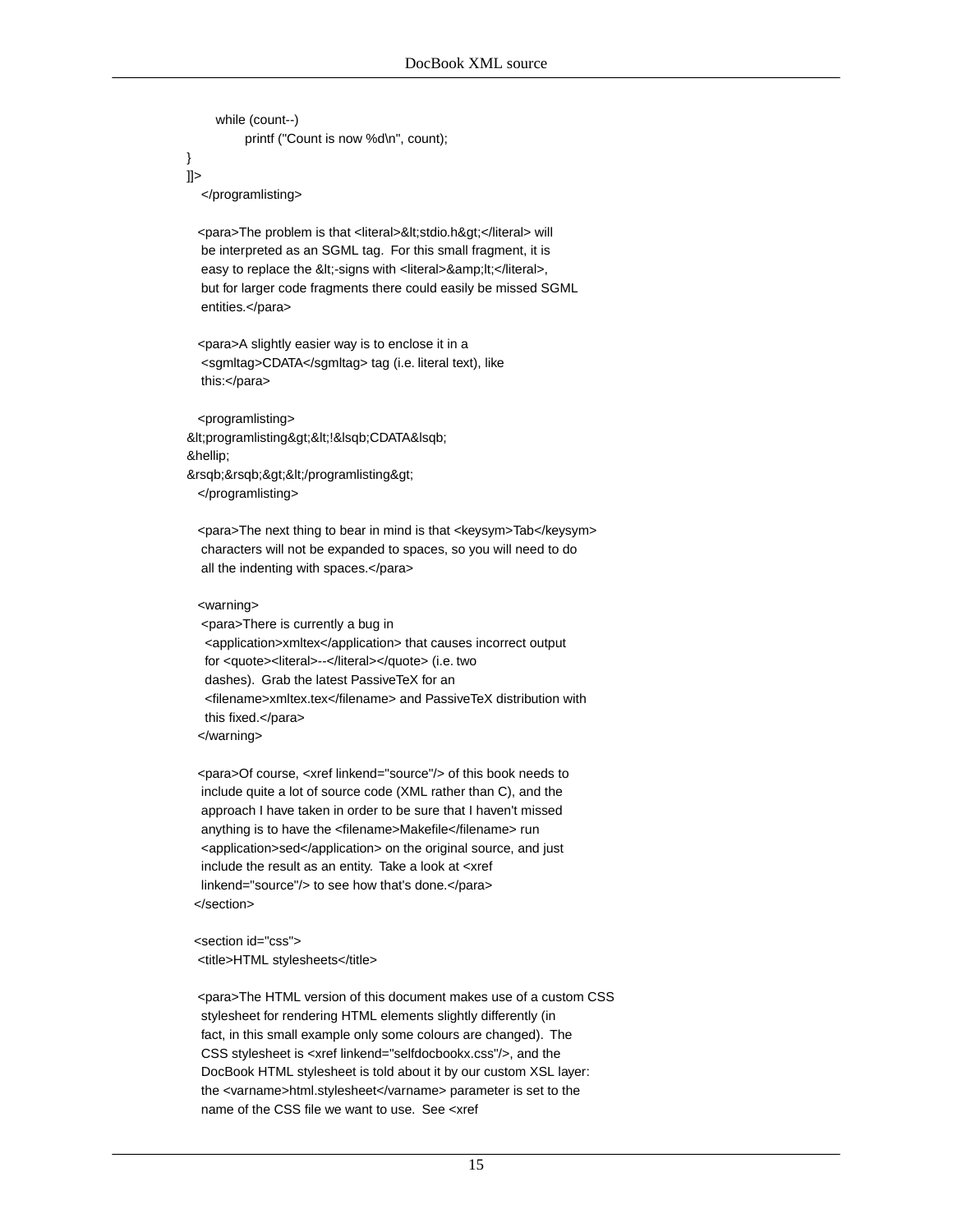linkend="css.xsl"/> for how that's done.</para> </section>

 <section id="euro"> <title>The euro character</title>

 <para>There is a bug in older versions (before 1.12) of PassiveTeX causing euro characters (& amp; euro;, which should look something like <quote>&euro;</quote>) to appear as black boxes.</para>

 <para>This bug is fixed in the Red Hat Linux passivetex-1.11-5 package, available in rawhide.</para>

 <para>However, you'll need an up to date <filename>marvosym.sty</filename> file, which you can get from CTAN. (The current Red Hat Linux rawhide teTeX package has this

 updated already, but <filename>marvosym.sty</filename> is much smaller to download!)</para> </section>

 <section id="indexing"> <title>Creating an index</title>

 <para><indexterm> <primary>index</primary> <secondary>adding</secondary> </indexterm><indexterm> <primary>index</primary> <secondary>generating</secondary> </indexterm><indexterm> <primary>index entries</primary> <secondary>marking up</secondary> </indexterm>Adding an index to your document is easy; the DocBook XS

L

 stylesheets automatically cross-reference your tagged index words to generate the page numbers in the index section. For example, in the source XML of this document you'll see that the index section at the end is indicated by just <quote><literal>&lt;index&nbsp;/></literal></quote>. Examples of how to mark up index entries in the document are in this paragraph (<xref linkend="tips.xml" />) and throughout <xref linkend="tools.xml" />. The key tag is <sgmltag>indexterm</sgmltag>.</para> </section>

 <section id="no-more"> <title>Please send me examples</title>

 <para>There are no more examples in this section yet, because I haven't written any. If you would like to see a particular element of DocBook demonstrated here, feel free to send me an example, preferably demonstrated inside a <sgmltag>section</sgmltag> XML element.</para> </section>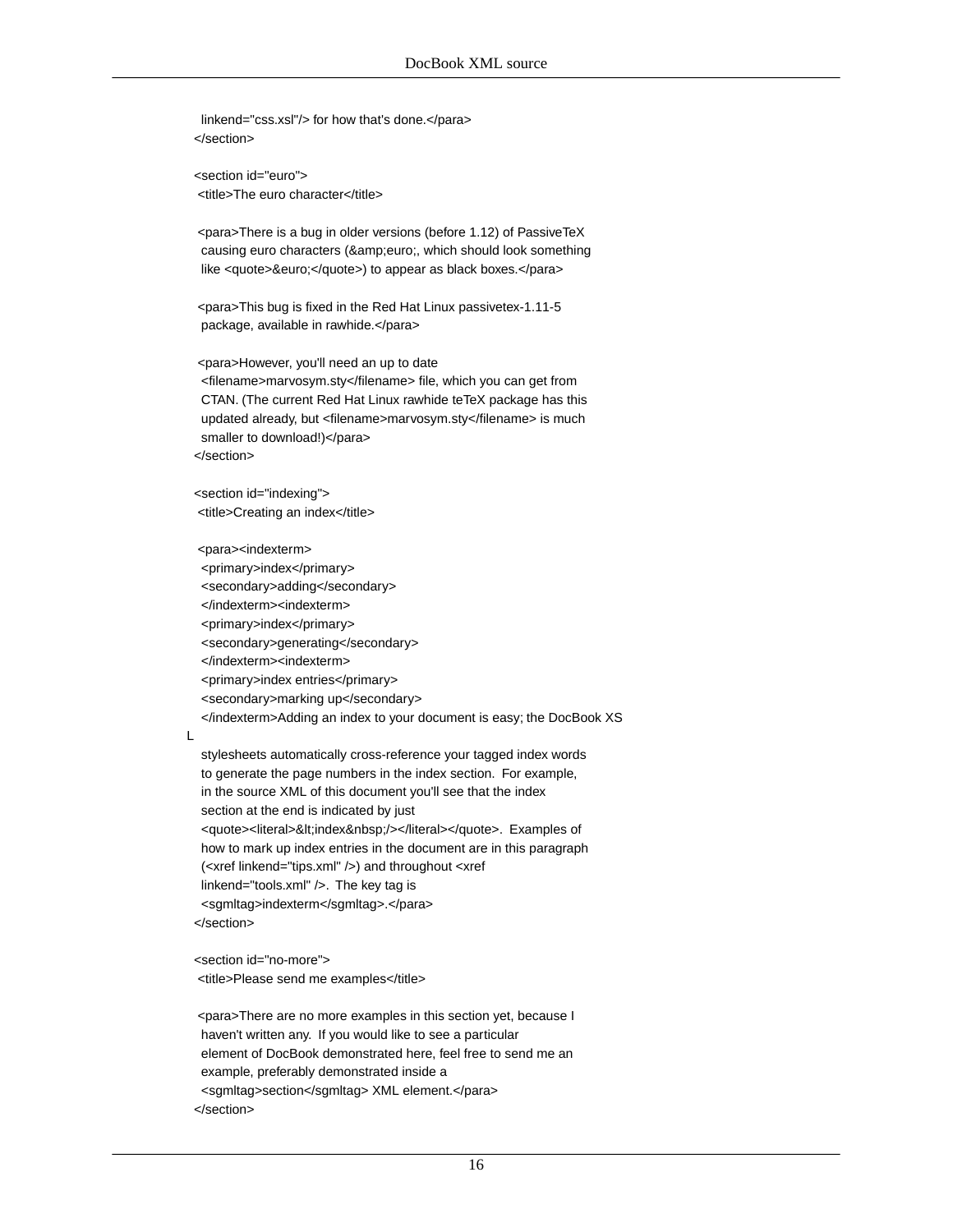#### </chapter>

- <!-- Local Variables: -->
- <!-- sgml-indent-step: 1 -->
- <!-- sgml-indent-data: 1 -->
- <!-- sgml-parent-document: "selfdocbookx.xml" -->
- <span id="page-19-0"></span><!-- End: -->

### **source.xml**

<?xml version='1.0' encoding='utf-8'?> <!-- -\*- xml -\*- --> <appendix id="source"> <title>DocBook XML source</title>

 <section id="build"> <title>How to build the &sdb;</title>

 <para>Given a functioning XML environment, all of the necessary files are shown in full in this appendix. All you have to do in order to build the &sdb; is:</para>

#### <orderedlist>

<listitem>

 <para>Make sure you that have installed the necessary XML tools (see <xref linkend="tools"/>).</para> </listitem>

#### <listitem>

<para>In addition to those tools you will need:</para>

<itemizedlist>

<listitem>

 <para><application>fig2dev</application> (from the <application>transfig</application> package) for converting image formats</para> </listitem>

#### <listitem>

 <para><application>fold</application> and <application>sed</application> for manipulating SGML files so that they can be included verbatim in a DocBook document.</para> </listitem>

#### <listitem>

 <para>For PostScript output I suggest you use <application>pdftops</application>, from the <application>xpdf</application> package.</para> </listitem> </itemizedlist> </listitem>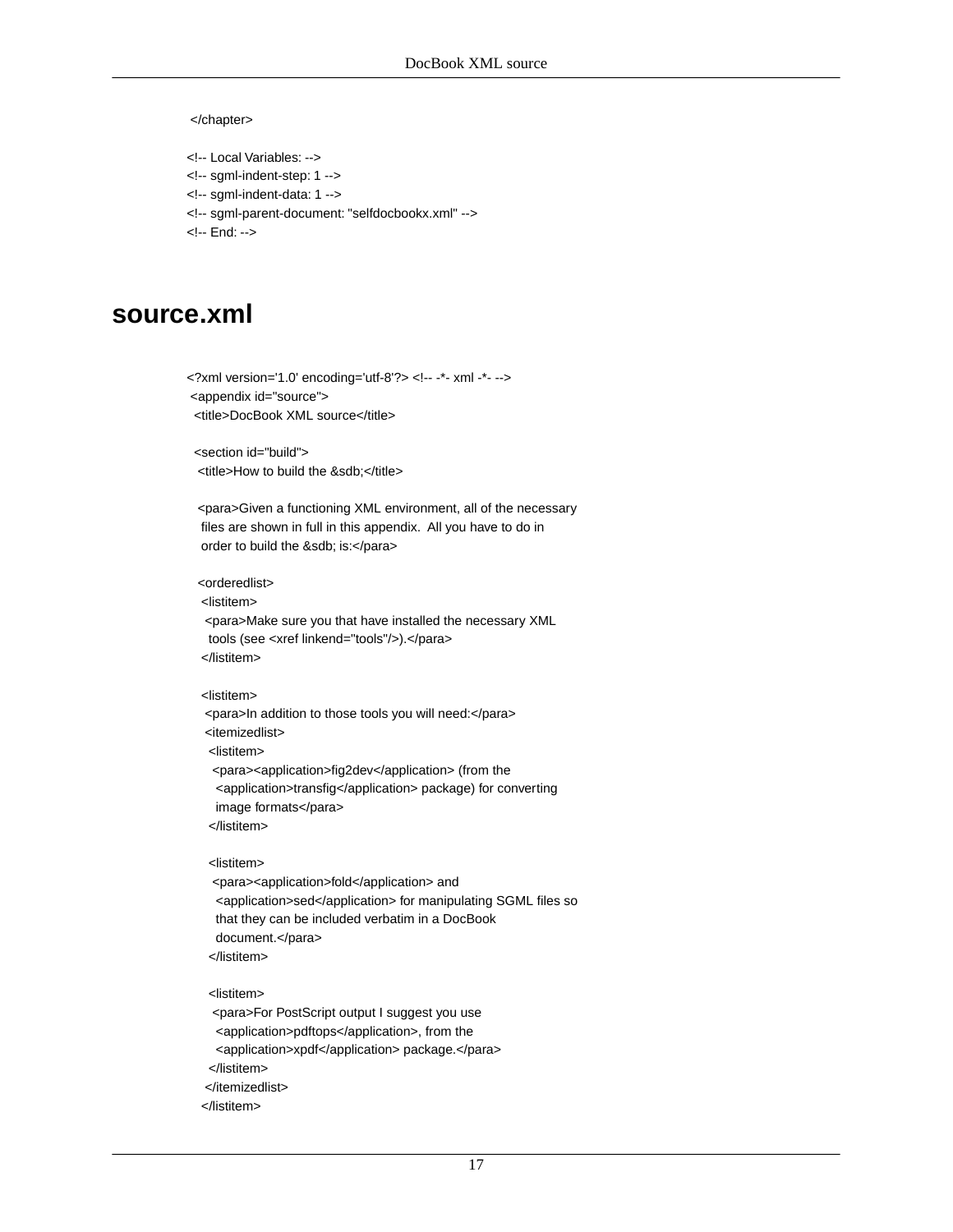<listitem> <para>Put all the files in the same directory and type <userinput>make</userinput>. The default target builds PDF, PostScript and HTML output.</para> </listitem> </orderedlist> </section> <section> <title><filename>selfdocbookx.xml</filename></title> <programlisting> &selfdocbookxxml; </programlisting> </section> <section> <title><filename>intro.xml</filename></title> <programlisting> &introxml; </programlisting> </section> <section id="tools.xml"> <title><filename>tools.xml</filename></title> <programlisting> &toolsxml; </programlisting> </section> <section> <title><filename>structure.xml</filename></title> <programlisting> &structurexml; </programlisting> </section> <section id="tips.xml"> <title><filename>tips.xml</filename></title> <programlisting> &tipsxml; </programlisting> </section> <section> <title><filename>source.xml</filename></title> <programlisting> &sourcexml;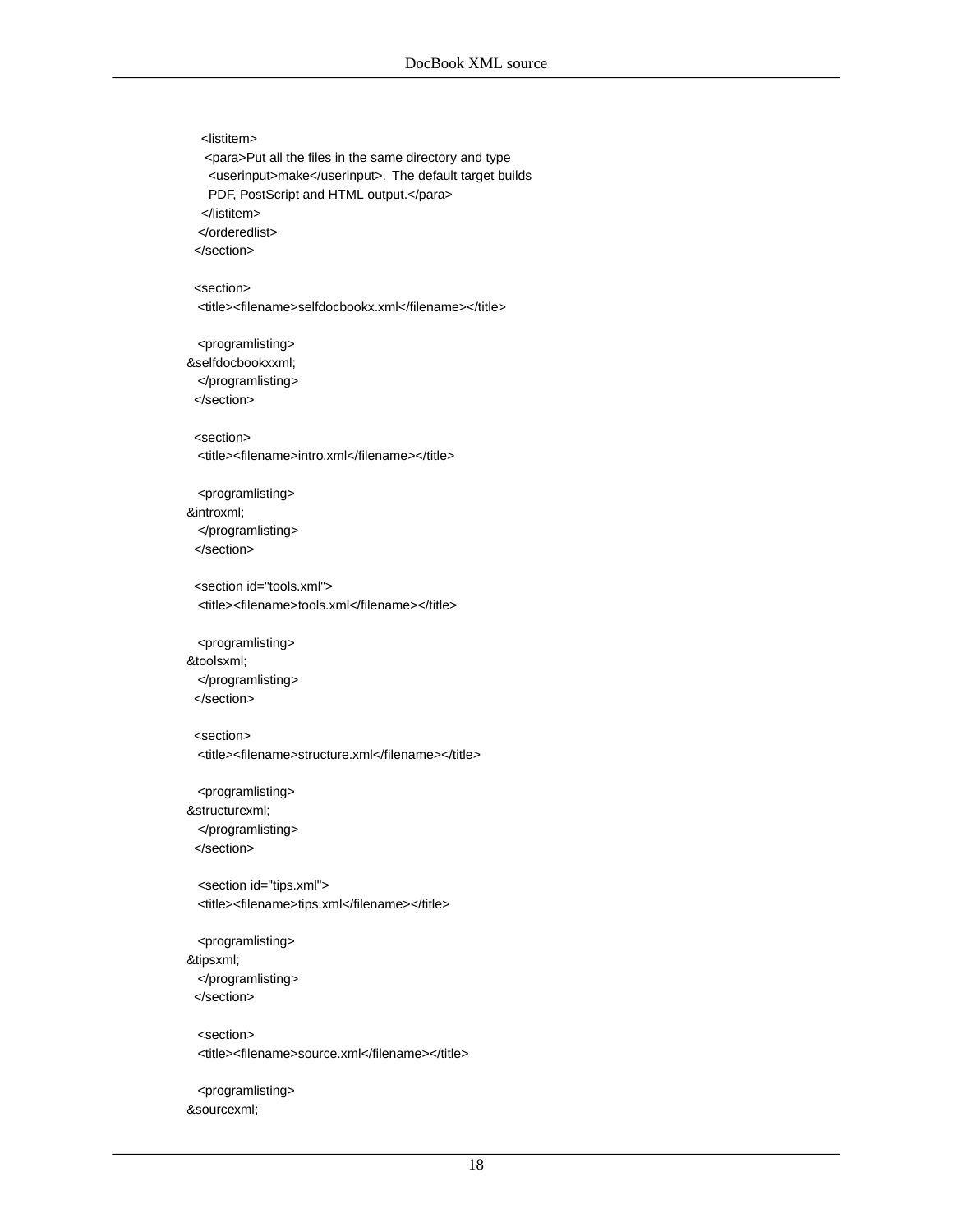| <br>                                                   |
|--------------------------------------------------------|
|                                                        |
| <section></section>                                    |
| <title><filename>fdl.xml</filename></title>            |
| <programlisting></programlisting>                      |
| &fdlxml                                                |
|                                                        |
|                                                        |
| <section id="ulink.xsl"></section>                     |
| <title><filename>ulink.xsl</filename></title>          |
| <programlisting></programlisting>                      |
| &ulinkxsl                                              |
|                                                        |
|                                                        |
| <section></section>                                    |
| <title><filename>filename.xsl</filename></title>       |
|                                                        |
| <programlisting><br/>&amp;filenamexsl</programlisting> |
|                                                        |
|                                                        |
| <section></section>                                    |
| <title><filename>keycombo.xsl</filename></title>       |
|                                                        |
| <programlisting></programlisting>                      |
| &keycomboxsl<br>                                       |
|                                                        |
|                                                        |
| <section></section>                                    |
| <title><filename>admon.xsl</filename></title>          |
| <programlisting></programlisting>                      |
| &admonxsl                                              |
|                                                        |
|                                                        |
| <section id="css.xsl"></section>                       |
| <title><filename>css.xsl</filename></title>            |
| <programlisting></programlisting>                      |
| &cssxsl:                                               |
|                                                        |
|                                                        |
| <section id="selfdocbookx.css"></section>              |

<title><filename>selfdocbookx.css</filename></title>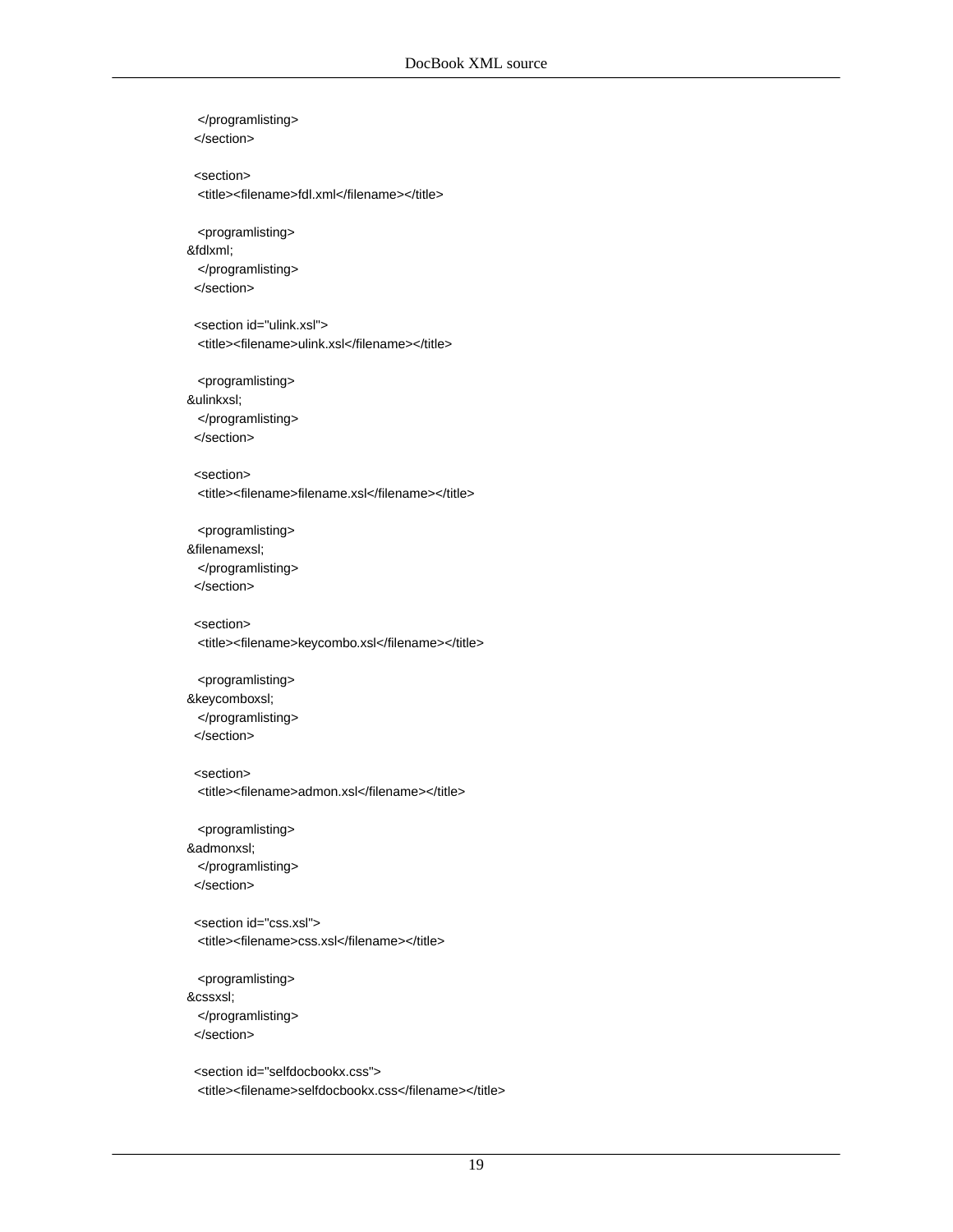```
 <programlisting>
&selfdocbookxcss;
  </programlisting>
  </section>
  <section id="Makefile">
  <title><filename>Makefile</filename></title>
  <programlisting>
&makefile;
  </programlisting>
  </section>
 </appendix>
<!-- Local Variables: -->
<!-- sgml-indent-step: 1 -->
<!-- sgml-indent-data: 1 -->
<!-- sgml-parent-document: "selfdocbookx.xml" -->
```
<span id="page-22-0"></span><!-- End: -->

## **fdl.xml**

```
<?xml version='1.0' encoding='utf-8'?> <!-- -*- xml -*- -->
 <appendix id="fdl">
  <title>
  GNU Free Documentation License
  </title>
```
 <literallayout class="monospaced"> GNU Free Documentation License Version 1.1, March 2000

 Copyright (C) 2000 Free Software Foundation, Inc. 59 Temple Place, Suite 330, Boston, MA 02111-1307 USA Everyone is permitted to copy and distribute verbatim copies of this license document, but changing it is not allowed.

#### 0. PREAMBLE

The purpose of this License is to make a manual, textbook, or other written document "free" in the sense of freedom: to assure everyone the effective freedom to copy and redistribute it, with or without modifying it, either commercially or noncommercially. Secondarily, this License preserves for the author and publisher a way to get credit for their work, while not being considered responsible for modifications made by others.

This License is a kind of "copyleft", which means that derivative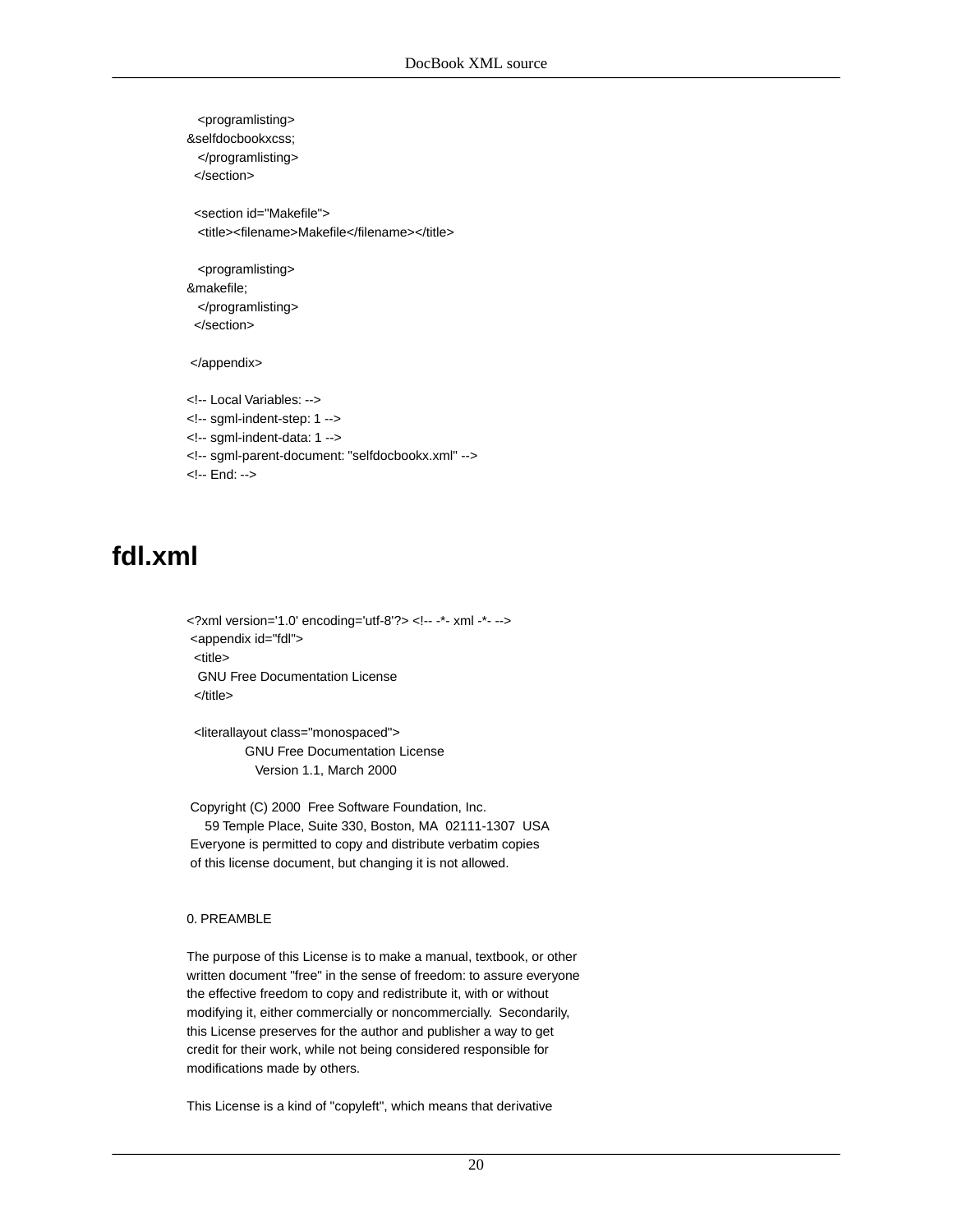works of the document must themselves be free in the same sense. It complements the GNU General Public License, which is a copyleft license designed for free software.

We have designed this License in order to use it for manuals for free software, because free software needs free documentation: a free program should come with manuals providing the same freedoms that the software does. But this License is not limited to software manuals; it can be used for any textual work, regardless of subject matter or whether it is published as a printed book. We recommend this License principally for works whose purpose is instruction or reference.

#### 1. APPLICABILITY AND DEFINITIONS

This License applies to any manual or other work that contains a notice placed by the copyright holder saying it can be distributed under the terms of this License. The "Document", below, refers to any such manual or work. Any member of the public is a licensee, and is addressed as "you".

A "Modified Version" of the Document means any work containing the Document or a portion of it, either copied verbatim, or with modifications and/or translated into another language.

A "Secondary Section" is a named appendix or a front-matter section of the Document that deals exclusively with the relationship of the publishers or authors of the Document to the Document's overall subject (or to related matters) and contains nothing that could fall directly within that overall subject. (For example, if the Document is in part a textbook of mathematics, a Secondary Section may not explain any mathematics.) The relationship could be a matter of historical connection with the subject or with related matters, or of legal, commercial, philosophical, ethical or political position regarding them.

The "Invariant Sections" are certain Secondary Sections whose titles are designated, as being those of Invariant Sections, in the notice that says that the Document is released under this License.

The "Cover Texts" are certain short passages of text that are listed, as Front-Cover Texts or Back-Cover Texts, in the notice that says that the Document is released under this License.

A "Transparent" copy of the Document means a machine-readable copy, represented in a format whose specification is available to the general public, whose contents can be viewed and edited directly and straightforwardly with generic text editors or (for images composed of pixels) generic paint programs or (for drawings) some widely available drawing editor, and that is suitable for input to text formatters or for automatic translation to a variety of formats suitable for input to text formatters. A copy made in an otherwise Transparent file format whose markup has been designed to thwart or discourage subsequent modification by readers is not Transparent. A copy that is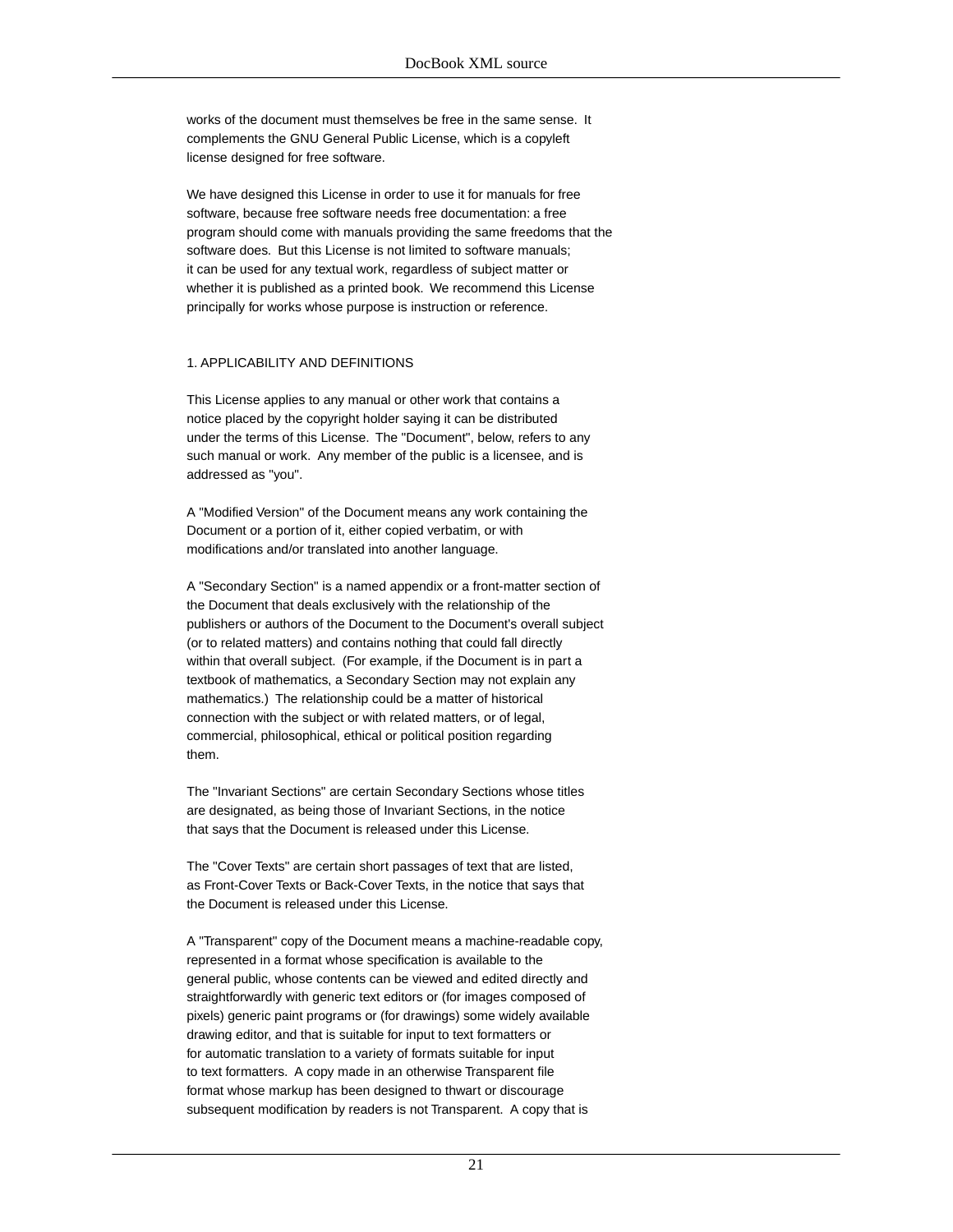not "Transparent" is called "Opaque".

Examples of suitable formats for Transparent copies include plain ASCII without markup, Texinfo input format, LaTeX input format, SGML or XML using a publicly available DTD, and standard-conforming simple HTML designed for human modification. Opaque formats include PostScript, PDF, proprietary formats that can be read and edited only by proprietary word processors, SGML or XML for which the DTD and/or processing tools are not generally available, and the machine-generated HTML produced by some word processors for output purposes only.

The "Title Page" means, for a printed book, the title page itself, plus such following pages as are needed to hold, legibly, the material this License requires to appear in the title page. For works in formats which do not have any title page as such, "Title Page" means the text near the most prominent appearance of the work's title, preceding the beginning of the body of the text.

#### 2. VERBATIM COPYING

You may copy and distribute the Document in any medium, either commercially or noncommercially, provided that this License, the copyright notices, and the license notice saying this License applies to the Document are reproduced in all copies, and that you add no other conditions whatsoever to those of this License. You may not use technical measures to obstruct or control the reading or further copying of the copies you make or distribute. However, you may accept compensation in exchange for copies. If you distribute a large enough number of copies you must also follow the conditions in section 3.

You may also lend copies, under the same conditions stated above, and you may publicly display copies.

#### 3. COPYING IN QUANTITY

If you publish printed copies of the Document numbering more than 100, and the Document's license notice requires Cover Texts, you must enclose the copies in covers that carry, clearly and legibly, all these Cover Texts: Front-Cover Texts on the front cover, and Back-Cover Texts on the back cover. Both covers must also clearly and legibly identify you as the publisher of these copies. The front cover must present the full title with all words of the title equally prominent and visible. You may add other material on the covers in addition. Copying with changes limited to the covers, as long as they preserve the title of the Document and satisfy these conditions, can be treated as verbatim copying in other respects.

If the required texts for either cover are too voluminous to fit legibly, you should put the first ones listed (as many as fit reasonably) on the actual cover, and continue the rest onto adjacent pages.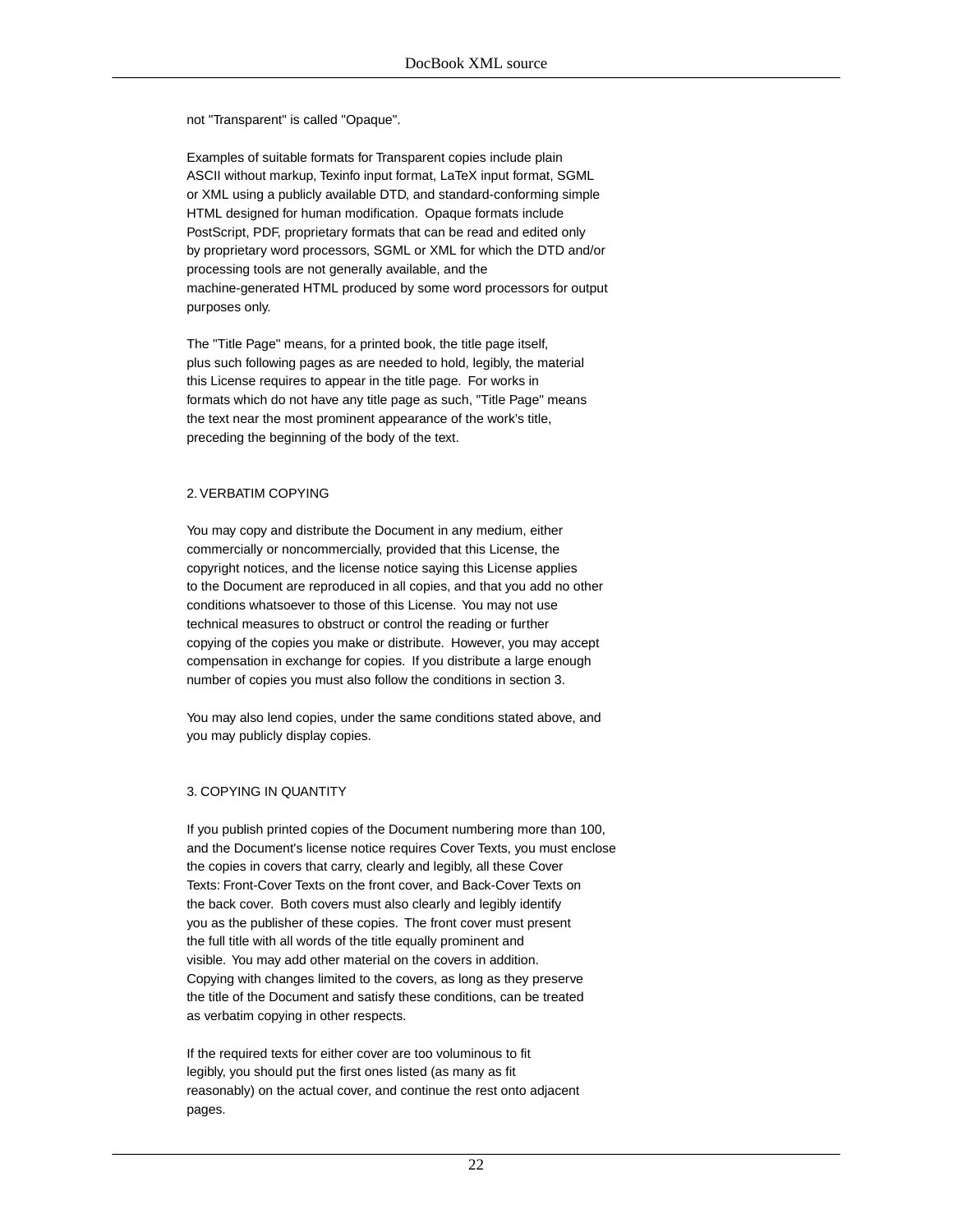If you publish or distribute Opaque copies of the Document numbering more than 100, you must either include a machine-readable Transparent copy along with each Opaque copy, or state in or with each Opaque copy a publicly-accessible computer-network location containing a complete Transparent copy of the Document, free of added material, which the general network-using public has access to download anonymously at no charge using public-standard network protocols. If you use the latter option, you must take reasonably prudent steps, when you begin distribution of Opaque copies in quantity, to ensure that this Transparent copy will remain thus accessible at the stated location until at least one year after the last time you distribute an Opaque copy (directly or through your agents or retailers) of that edition to the public.

It is requested, but not required, that you contact the authors of the Document well before redistributing any large number of copies, to give them a chance to provide you with an updated version of the Document.

#### 4. MODIFICATIONS

You may copy and distribute a Modified Version of the Document under the conditions of sections 2 and 3 above, provided that you release the Modified Version under precisely this License, with the Modified Version filling the role of the Document, thus licensing distribution and modification of the Modified Version to whoever possesses a copy of it. In addition, you must do these things in the Modified Version:

- A. Use in the Title Page (and on the covers, if any) a title distinct from that of the Document, and from those of previous versions (which should, if there were any, be listed in the History section of the Document). You may use the same title as a previous version if the original publisher of that version gives permission.
- B. List on the Title Page, as authors, one or more persons or entities responsible for authorship of the modifications in the Modified Version, together with at least five of the principal authors of the Document (all of its principal authors, if it has less than five).
- C. State on the Title page the name of the publisher of the Modified Version, as the publisher.
- D. Preserve all the copyright notices of the Document.
- E. Add an appropriate copyright notice for your modifications adjacent to the other copyright notices.
- F. Include, immediately after the copyright notices, a license notice giving the public permission to use the Modified Version under the terms of this License, in the form shown in the Addendum below.
- G. Preserve in that license notice the full lists of Invariant Sections and required Cover Texts given in the Document's license notice.
- H. Include an unaltered copy of this License.
- I. Preserve the section entitled "History", and its title, and add to it an item stating at least the title, year, new authors, and publisher of the Modified Version as given on the Title Page. If there is no section entitled "History" in the Document, create one stating the title, year, authors, and publisher of the Document as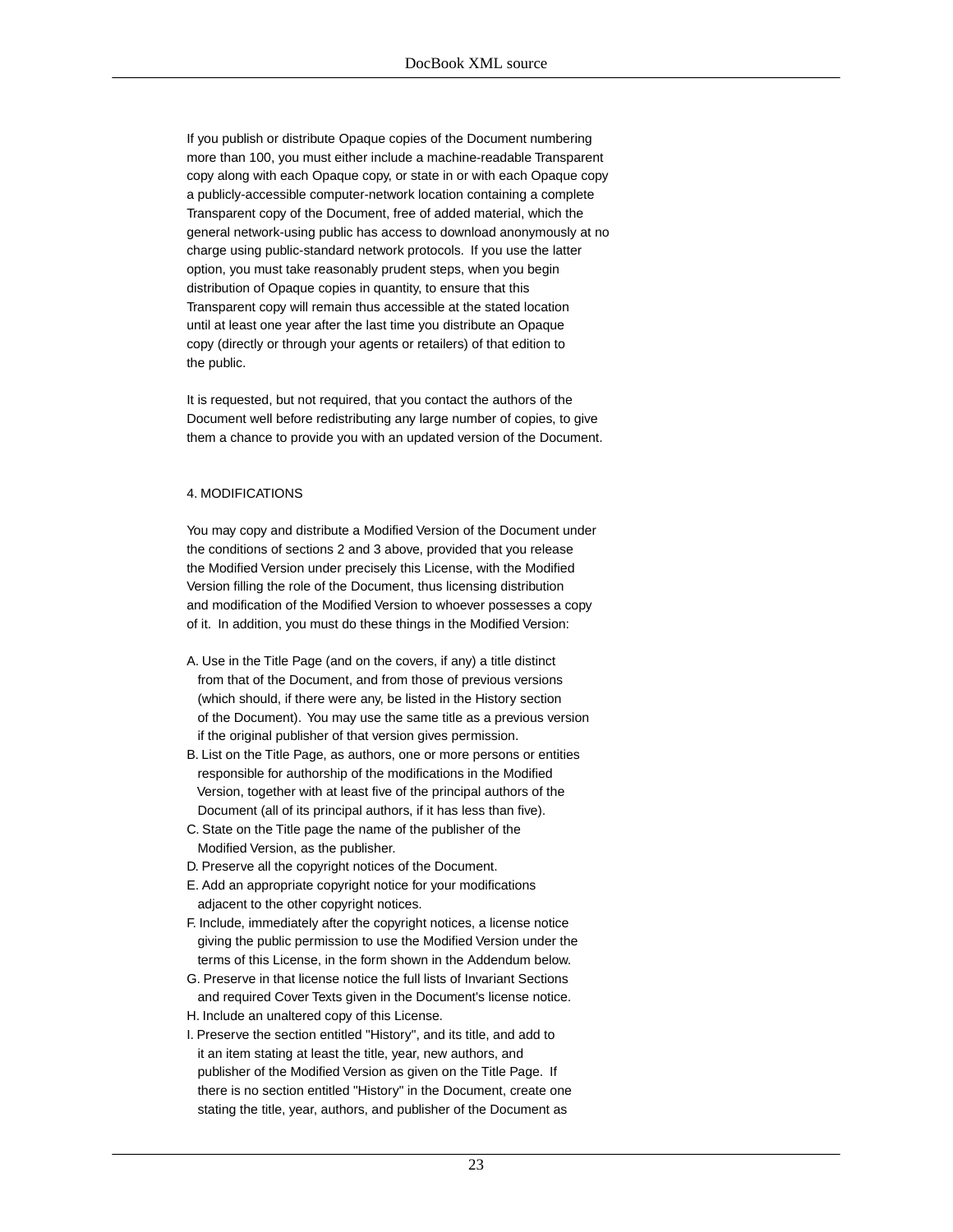given on its Title Page, then add an item describing the Modified Version as stated in the previous sentence.

- J. Preserve the network location, if any, given in the Document for public access to a Transparent copy of the Document, and likewise the network locations given in the Document for previous versions it was based on. These may be placed in the "History" section. You may omit a network location for a work that was published at least four years before the Document itself, or if the original publisher of the version it refers to gives permission.
- K. In any section entitled "Acknowledgements" or "Dedications", preserve the section's title, and preserve in the section all the substance and tone of each of the contributor acknowledgements and/or dedications given therein.
- L. Preserve all the Invariant Sections of the Document, unaltered in their text and in their titles. Section numbers or the equivalent are not considered part of the section titles.
- M. Delete any section entitled "Endorsements". Such a section may not be included in the Modified Version.
- N. Do not retitle any existing section as "Endorsements" or to conflict in title with any Invariant Section.

If the Modified Version includes new front-matter sections or appendices that qualify as Secondary Sections and contain no material copied from the Document, you may at your option designate some or all of these sections as invariant. To do this, add their titles to the list of Invariant Sections in the Modified Version's license notice. These titles must be distinct from any other section titles.

You may add a section entitled "Endorsements", provided it contains nothing but endorsements of your Modified Version by various parties--for example, statements of peer review or that the text has been approved by an organization as the authoritative definition of a standard.

You may add a passage of up to five words as a Front-Cover Text, and a passage of up to 25 words as a Back-Cover Text, to the end of the list of Cover Texts in the Modified Version. Only one passage of Front-Cover Text and one of Back-Cover Text may be added by (or through arrangements made by) any one entity. If the Document already includes a cover text for the same cover, previously added by you or by arrangement made by the same entity you are acting on behalf of, you may not add another; but you may replace the old one, on explicit permission from the previous publisher that added the old one.

The author(s) and publisher(s) of the Document do not by this License give permission to use their names for publicity for or to assert or imply endorsement of any Modified Version.

#### 5. COMBINING DOCUMENTS

You may combine the Document with other documents released under this License, under the terms defined in section 4 above for modified versions, provided that you include in the combination all of the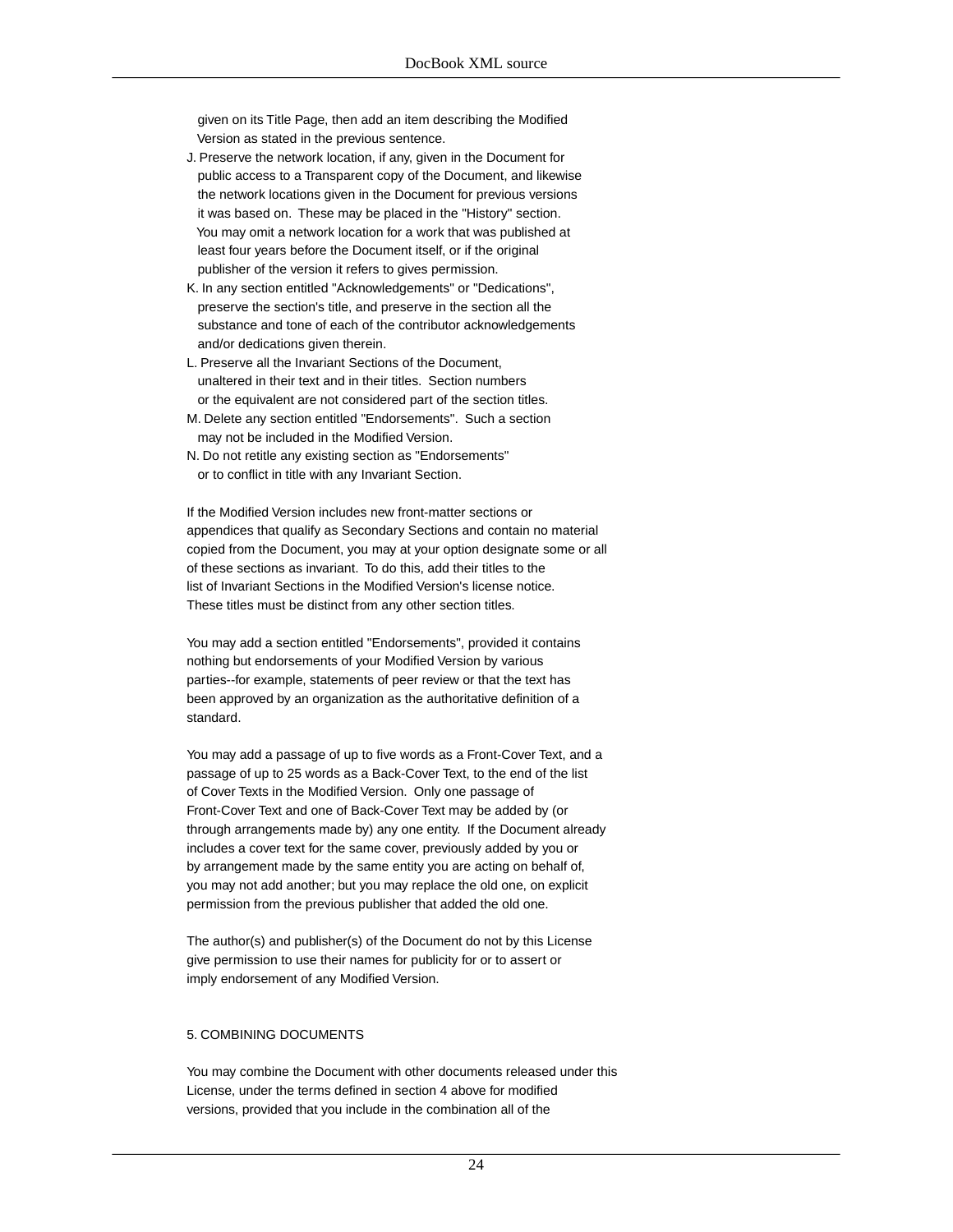Invariant Sections of all of the original documents, unmodified, and list them all as Invariant Sections of your combined work in its license notice.

The combined work need only contain one copy of this License, and multiple identical Invariant Sections may be replaced with a single copy. If there are multiple Invariant Sections with the same name but different contents, make the title of each such section unique by adding at the end of it, in parentheses, the name of the original author or publisher of that section if known, or else a unique number. Make the same adjustment to the section titles in the list of Invariant Sections in the license notice of the combined work.

In the combination, you must combine any sections entitled "History" in the various original documents, forming one section entitled "History"; likewise combine any sections entitled "Acknowledgements", and any sections entitled "Dedications". You must delete all sections entitled "Endorsements."

#### 6. COLLECTIONS OF DOCUMENTS

You may make a collection consisting of the Document and other documents released under this License, and replace the individual copies of this License in the various documents with a single copy that is included in the collection, provided that you follow the rules of this License for verbatim copying of each of the documents in all other respects.

You may extract a single document from such a collection, and distribute it individually under this License, provided you insert a copy of this License into the extracted document, and follow this License in all other respects regarding verbatim copying of that document.

#### 7. AGGREGATION WITH INDEPENDENT WORKS

A compilation of the Document or its derivatives with other separate and independent documents or works, in or on a volume of a storage or distribution medium, does not as a whole count as a Modified Version of the Document, provided no compilation copyright is claimed for the compilation. Such a compilation is called an "aggregate", and this License does not apply to the other self-contained works thus compiled with the Document, on account of their being thus compiled, if they are not themselves derivative works of the Document.

If the Cover Text requirement of section 3 is applicable to these copies of the Document, then if the Document is less than one quarter of the entire aggregate, the Document's Cover Texts may be placed on covers that surround only the Document within the aggregate. Otherwise they must appear on covers around the whole aggregate.

#### 8. TRANSLATION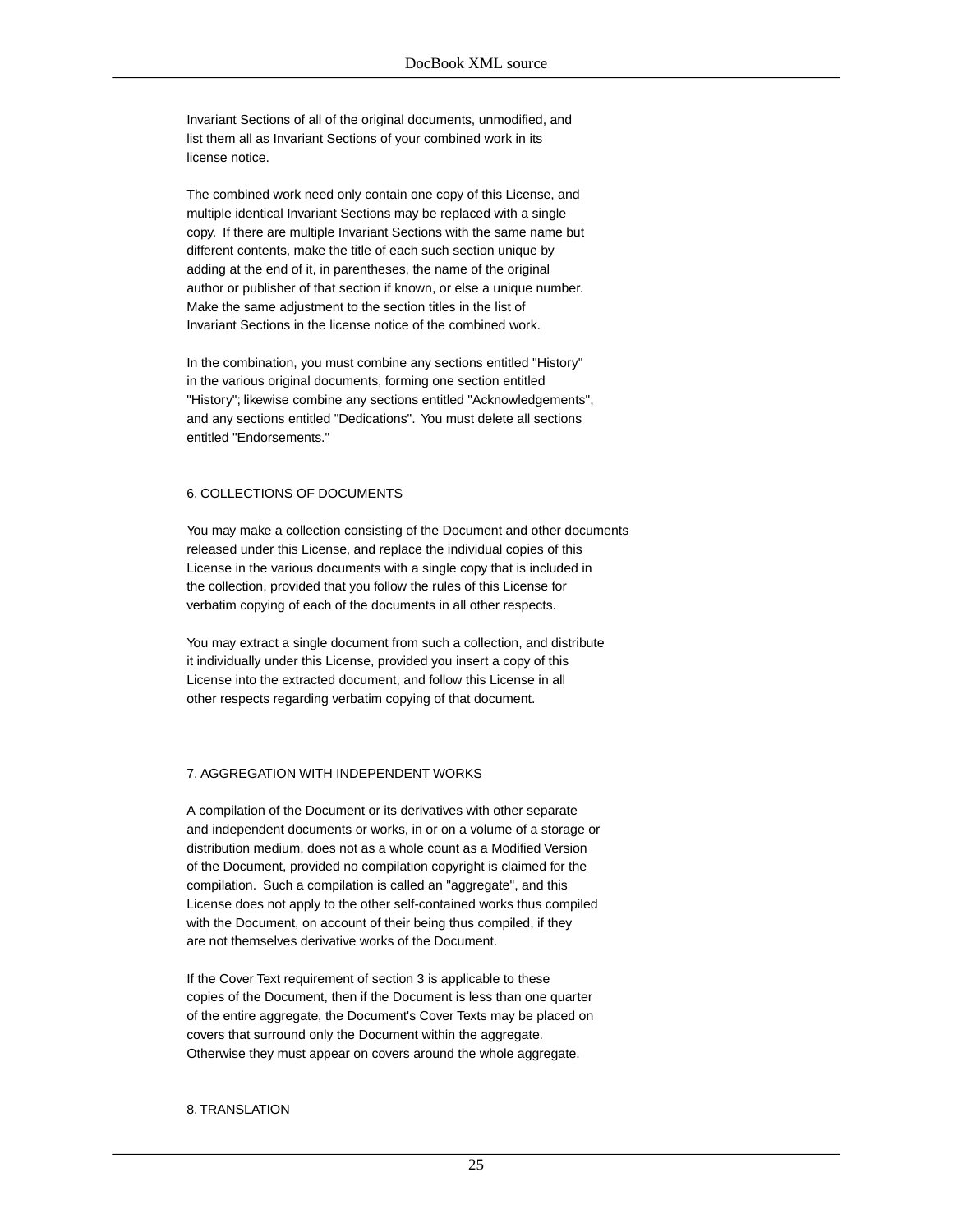Translation is considered a kind of modification, so you may distribute translations of the Document under the terms of section 4. Replacing Invariant Sections with translations requires special permission from their copyright holders, but you may include translations of some or all Invariant Sections in addition to the original versions of these Invariant Sections. You may include a translation of this License provided that you also include the original English version of this License. In case of a disagreement between the translation and the original English version of this License, the original English version will prevail.

#### 9. TERMINATION

You may not copy, modify, sublicense, or distribute the Document except as expressly provided for under this License. Any other attempt to copy, modify, sublicense or distribute the Document is void, and will automatically terminate your rights under this License. However, parties who have received copies, or rights, from you under this License will not have their licenses terminated so long as such parties remain in full compliance.

#### 10. FUTURE REVISIONS OF THIS LICENSE

The Free Software Foundation may publish new, revised versions of the GNU Free Documentation License from time to time. Such new versions will be similar in spirit to the present version, but may differ in detail to address new problems or concerns. See http:///www.gnu.org/copyleft/.

Each version of the License is given a distinguishing version number. If the Document specifies that a particular numbered version of this License "or any later version" applies to it, you have the option of following the terms and conditions either of that specified version or of any later version that has been published (not as a draft) by the Free Software Foundation. If the Document does not specify a version number of this License, you may choose any version ever published (not as a draft) by the Free Software Foundation.

#### ADDENDUM: How to use this License for your documents

To use this License in a document you have written, include a copy of the License in the document and put the following copyright and license notices just after the title page:

Copyright (c) YEAR YOUR NAME.

 Permission is granted to copy, distribute and/or modify this docum ent

 under the terms of the GNU Free Documentation License, Version 1.1 or any later version published by the Free Software Foundation; with the Invariant Sections being LIST THEIR TITLES, with the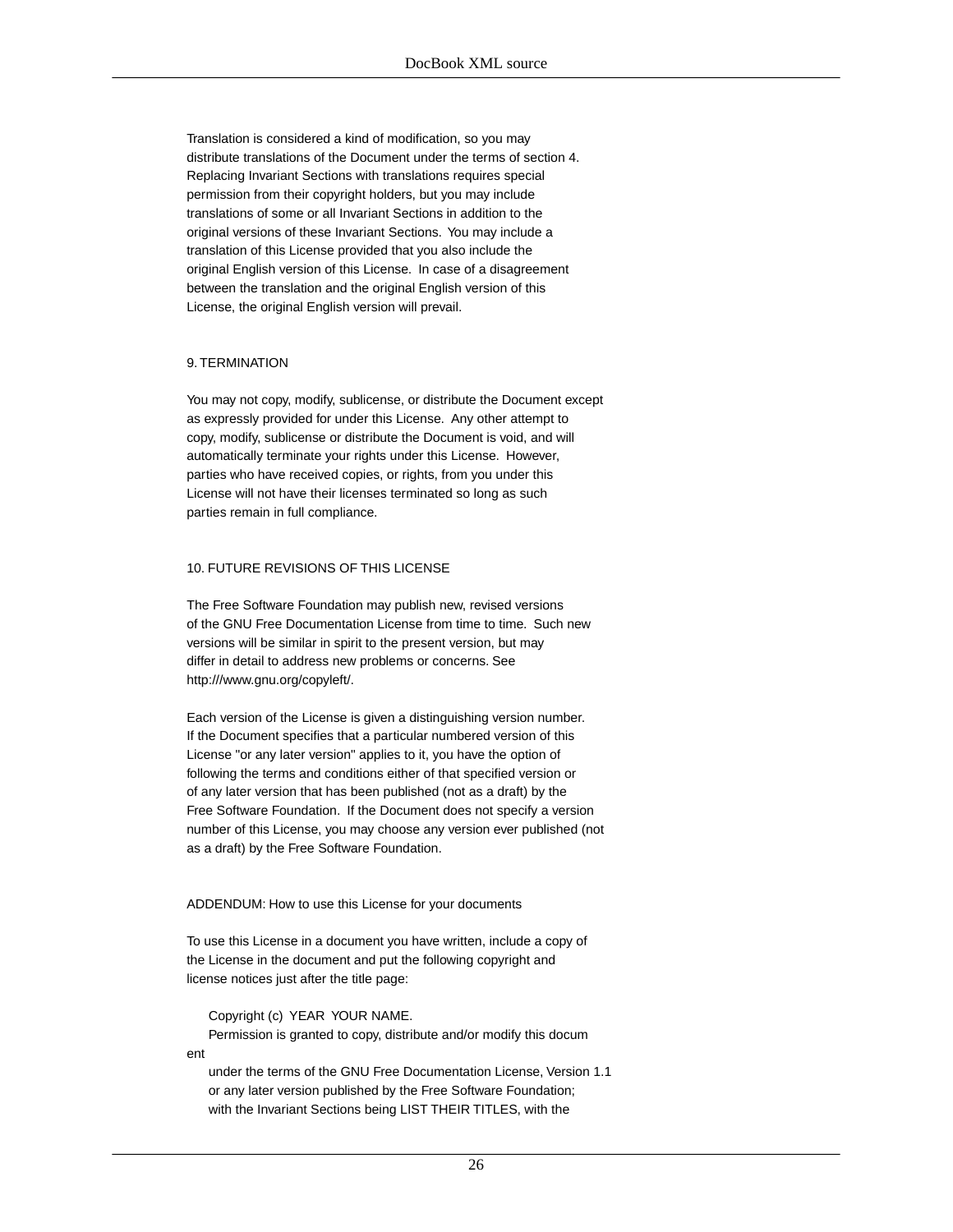Front-Cover Texts being LIST, and with the Back-Cover Texts being LIST.

 A copy of the license is included in the section entitled "GNU Free Documentation License".

If you have no Invariant Sections, write "with no Invariant Sections" instead of saying which ones are invariant. If you have no Front-Cover Texts, write "no Front-Cover Texts" instead of "Front-Cover Texts being LIST"; likewise for Back-Cover Texts.

If your document contains nontrivial examples of program code, we recommend releasing these examples in parallel under your choice of free software license, such as the GNU General Public License, to permit their use in free software.

 </literallayout> </appendix>

<!-- Local Variables: --> <!-- sgml-indent-step: 1 -->

- <!-- sgml-indent-data: 1 -->
- <!-- sgml-parent-document: "selfdocbookx.xml" -->
- <span id="page-29-0"></span><!-- End: -->

## **ulink.xsl**

```
<?xml version='1.0'?>
<xsl:stylesheet xmlns:xsl="http://www.w3.org/1999/XSL/Transform"
          xmlns:fo="http://www.w3.org/1999/XSL/Format"
          version='1.0'>
<!-- Turn on URL hyphenation.
<xsl:param name="ulink.hyphenate" select="'&#x00ad;"/>
<!-- This alters the rendering of URLs. Let's follow RFC 2396 -->
<!-- guidelines.
<xsl:template match="ulink">
 <fo:basic-link external-destination="{@url}"
          xsl:use-attribute-sets="xref.properties">
  <xsl:choose>
  <xsl:when test="count(child::node())=0">
  <xsl:text>&lt;</xsl:text>
   <xsl:call-template name="hyphenate-url">
    <xsl:with-param name="url" select="@url"/>
   </xsl:call-template>
  <xsl:text>&gt;</xsl:text>
  </xsl:when>
  <xsl:otherwise>
   <xsl:apply-templates/>
  </xsl:otherwise>
  </xsl:choose>
```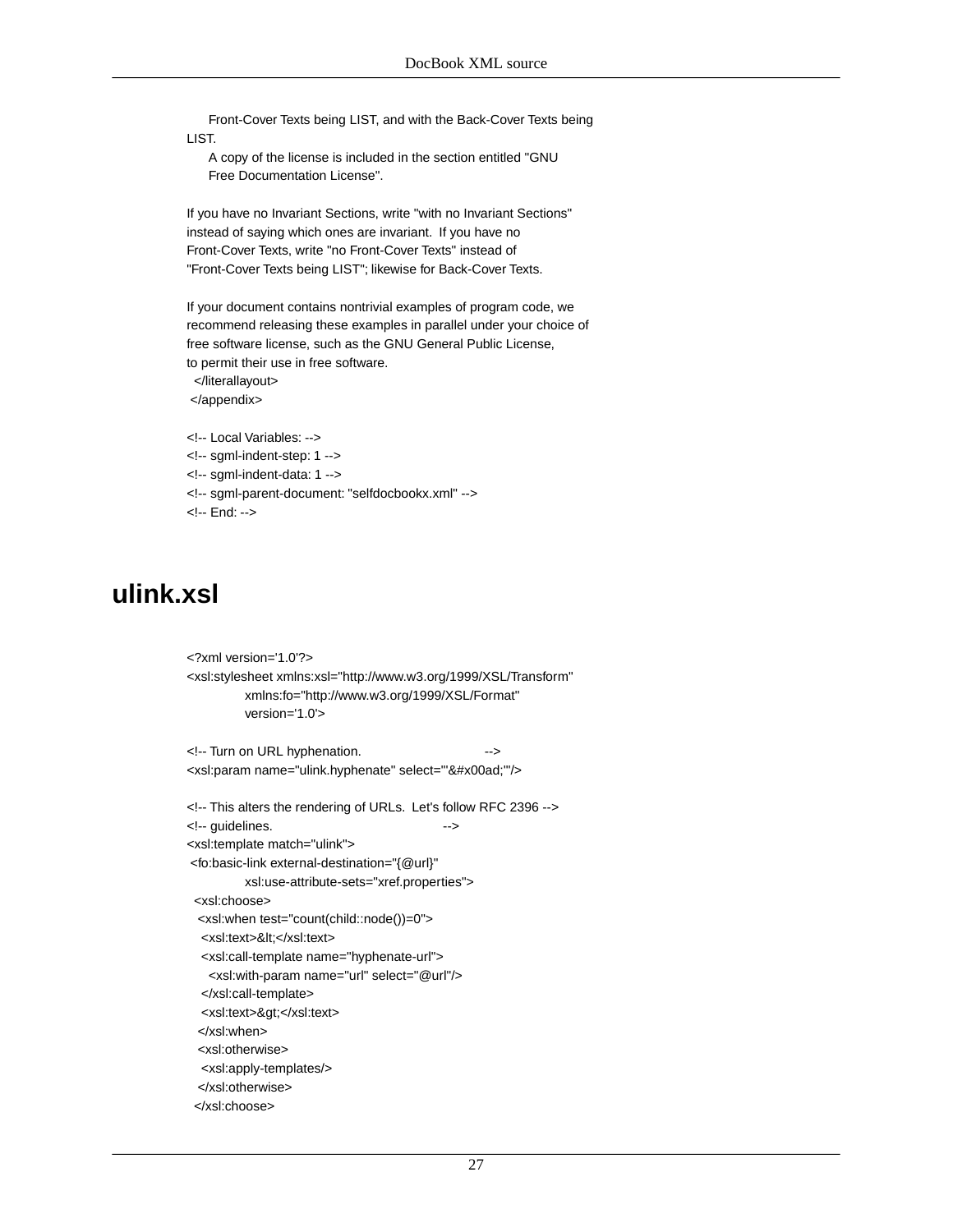</fo:basic-link> <xsl:if test="count(child::node()) != 0 and string(.)  $!=$  @url"> <fo:inline hyphenate="false"> <xsl:text> at &lt;</xsl:text> <xsl:call-template name="hyphenate-url"> <xsl:with-param name="url" select="@url"/> </xsl:call-template> <xsl:text>&gt;</xsl:text> </fo:inline> </xsl:if> </xsl:template>

<span id="page-30-0"></span></xsl:stylesheet>

## **filename.xsl**

<?xml version='1.0'?> <xsl:stylesheet xmlns:xsl="http://www.w3.org/1999/XSL/Transform" version='1.0'>

<!-- This sets the extension for HTML files to ".html". --> <!-- (The stylesheet's default for XHTML files is ".xhtm".) --> <xsl:param name="html.ext" select="'.html'"/>

<!-- This sets the filename based on the ID. --> <xsl:param name="use.id.as.filename" select="'1'"/>

<span id="page-30-1"></span></xsl:stylesheet>

## **keycombo.xsl**

<?xml version='1.0'?> <xsl:stylesheet xmlns:xsl="http://www.w3.org/1999/XSL/Transform" xmlns:fo="http://www.w3.org/1999/XSL/Format" version='1.0'> <!-- There is a bug in docbook-xsl-1.45; work around it here. --> <!-- Also change it slightly for emacs key descriptions. --> <xsl:template match="keycombo"> <xsl:variable name="action" select="@action"/> <xsl:variable name="joinchar"> <xsl:choose> <xsl:when test="\$action='seq'"><xsl:text> </xsl:text></xsl:when>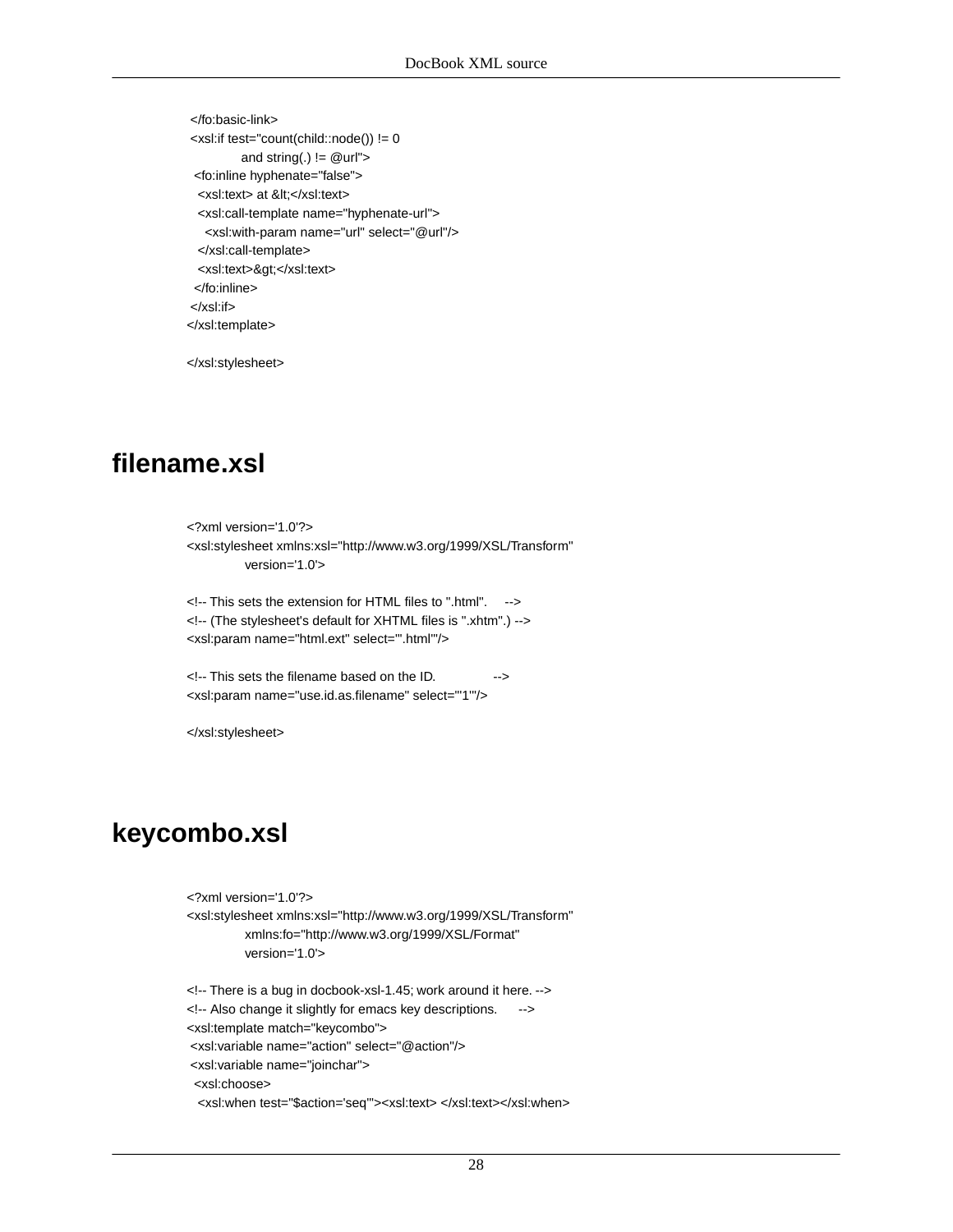<xsl:when test="\$action='simul'">-</xsl:when> <xsl:otherwise>-</xsl:otherwise> </xsl:choose> </xsl:variable> <xsl:for-each select="./\*"> <xsl:if test="position()>1"> <xsl:value-of select="\$joinchar"/> </xsl:if> <xsl:apply-templates select="."/> </xsl:for-each> </xsl:template>

<span id="page-31-0"></span></xsl:stylesheet>

## **admon.xsl**

```
<?xml version='1.0'?>
<xsl:stylesheet xmlns:xsl="http://www.w3.org/1999/XSL/Transform"
          version='1.0'>
```

```
<!-- Turn on admonition graphics. -->
<xsl:param name="admon.graphics" select="'1'"/>
<xsl:param name="admon.graphics.path" select="'stylesheet-images/'"/>
```

```
<!-- Callout graphics go in a subdirectory of that. -->
<xsl:param name="callout.graphics.path"
       select="'stylesheet-images/callouts/'"/>
```
<span id="page-31-1"></span></xsl:stylesheet>

### **css.xsl**

```
<?xml version='1.0'?>
<xsl:stylesheet xmlns:xsl="http://www.w3.org/1999/XSL/Transform"
          xmlns:fo="http://www.w3.org/1999/XSL/Format"
          version='1.0'>
```

```
<!-- Use an HTML CSS stylesheet. -->
<xsl:param name="html.stylesheet" select="'selfdocbookx.css'"/>
```
</xsl:stylesheet>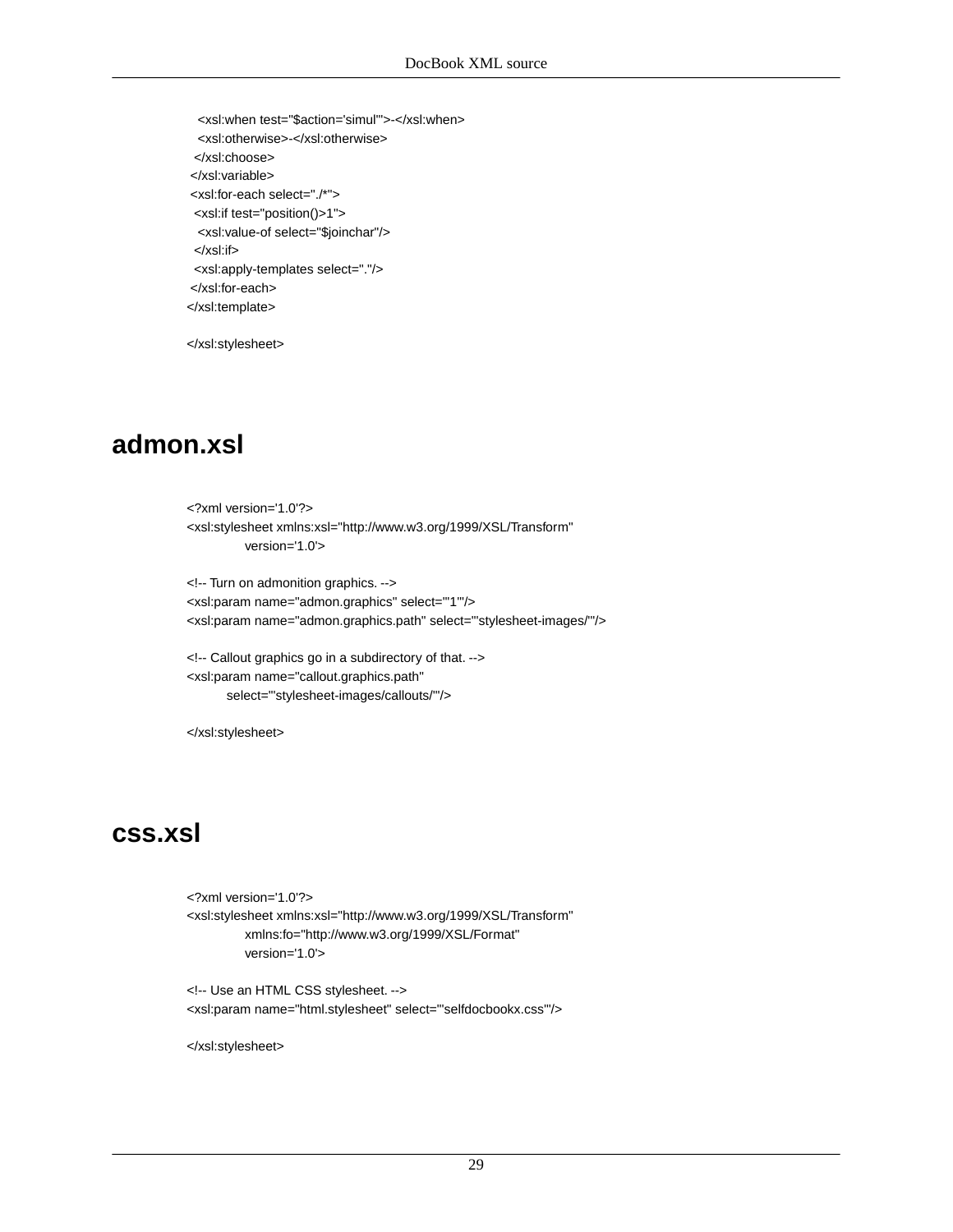## <span id="page-32-0"></span>**selfdocbookx.css**

```
html, body {
  background-color: #e5e9e5;
  color: black;
}
a:link {
  color: #0000ee;
  background-color: transparent;
}
a:hover {
  color: #000088;
  background-color: transparent;
}
a:visited {
  color: #551a8b;
  background-color: transparent;
}
a:active {
  color: #ff0000;
  background-color: transparent;
```

```
}
```
## **Makefile**

```
DOC=selfdocbookx
MAIN=$(DOC).xml
SECTS=intro.xml tools.xml structure.xml xsl.xml tips.xml \
     source.xml fdl.xml
XSLFOMODS=ulink.xsl keycombo.xsl
XSLHTMLMODS=filename.xsl admon.xsl keycombo.xsl css.xsl
XSLS=$(XSLFOMODS) $(XSLHTMLMODS)
FIGS=simple.fig
PNGS=$(FIGS:.fig=.png)
PDFS=$(FIGS:.fig=.pdf)
SRC=$(MAIN) $(SECTS) $(MAIN).sed $(addsuffix .sed,$(SECTS)) \
     $(addsuffix .sed,$(XSLS)) $(DOC).css.sed builddate Makefile.sed
XMLTO=xmlto --skip-validation
```

```
STYLESHEET_IMAGES=`xmlcatalog /etc/xml/catalog \
     http://docbook.sourceforge.net/release/xsl/current | \
     sed -e 's,^file://,,'`/images
```

```
all: $(DOC).pdf $(DOC).ps $(DOC)
```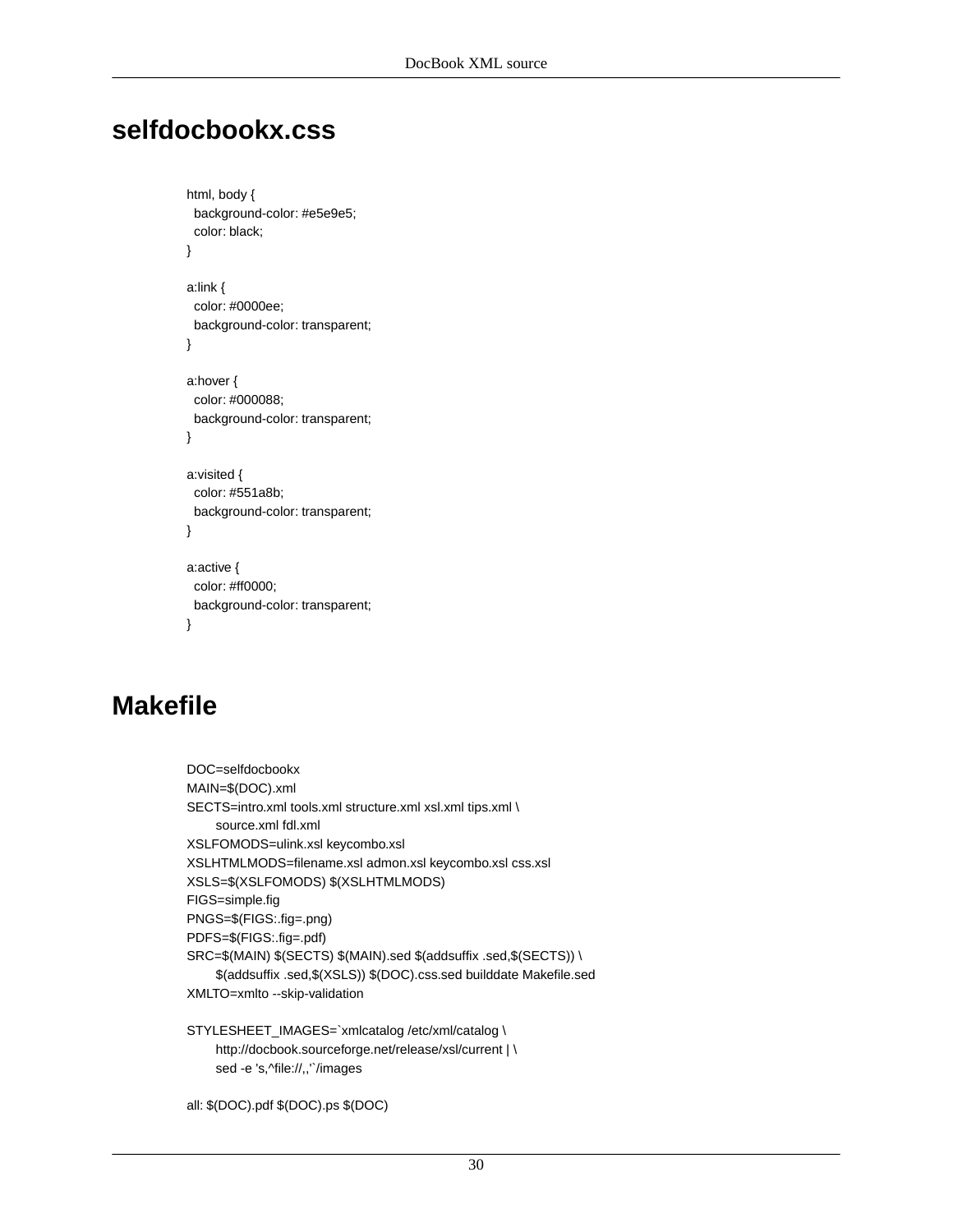```
$(DOC).pdf: $(SRC) $(PDFS) $(XSLFOMODS)
     for mod in $(XSLFOMODS); do \
          MODARGS="$$MODARGS -m $$mod"; \
     done; \
     $(XMLTO) pdf -v --extensions $$MODARGS $(MAIN)
$(DOC).fo: $(SRC) $(PDFS) $(XSLFOMODS)
     for mod in $(XSLFOMODS); do \
          MODARGS="$$MODARGS -m $$mod"; \
     done; \
     $(XMLTO) fo -v --extensions $$MODARGS $(MAIN)
$(DOC).ps: $(DOC).pdf
     pdftops $< $@
$(DOC): $(SRC) $(PNGS) $(XSLHTMLMODS)
     -rm -rf $@
     for mod in $(XSLHTMLMODS); do \
          MODARGS="$$MODARGS -m $$mod"; \
     done; \
     $(XMLTO) html -o $@ $$MODARGS $(MAIN)
     cp -a $(STYLESHEET_IMAGES) $@/stylesheet-images
     cp $(PNGS) $(DOC).css $@
# Since this file would be parsed for SGML markup, we have to
# make a safe version (with &, < and > converted to SGML entities)
# In addition, tabs get ignored for some reason, so for the
# Makefile we have to convert them to spaces.
%.sed: %
    fold -w 72 s < \mid \setminussed -e "s/$$(echo x | tr x \\t)/ /g'' \-e "s/&/\\&/g" \
           -e "s/<\land\</g" \land-e "s/>\wedge\wedge>/g" > $@
builddate:
     echo -n $$(date "+%e %B %Y") > $@
clean:
     -$(RM) *.log *.dvi *.aux *.tex *.sed *.out *-t
      -$(RM) $(PNGS) $(PDFS) builddate *.html
     -$(RM) -r $(DOC) $(DOC).ps $(DOC).pdf $(DOC).fo
distclean: clean
     -$(RM) *~ $(DOC).tar.gz docbook.tar.gz
     -$(RM) -r docbook
$(DOC).tar.gz: distclean
     (cd ..; tar zcf /tmp/$(DOC).tar.gz $(DOC) )
     mv /tmp/$(DOC).tar.gz .
docbook: $(DOC).tar.gz all
     -$(RM) -r $@
```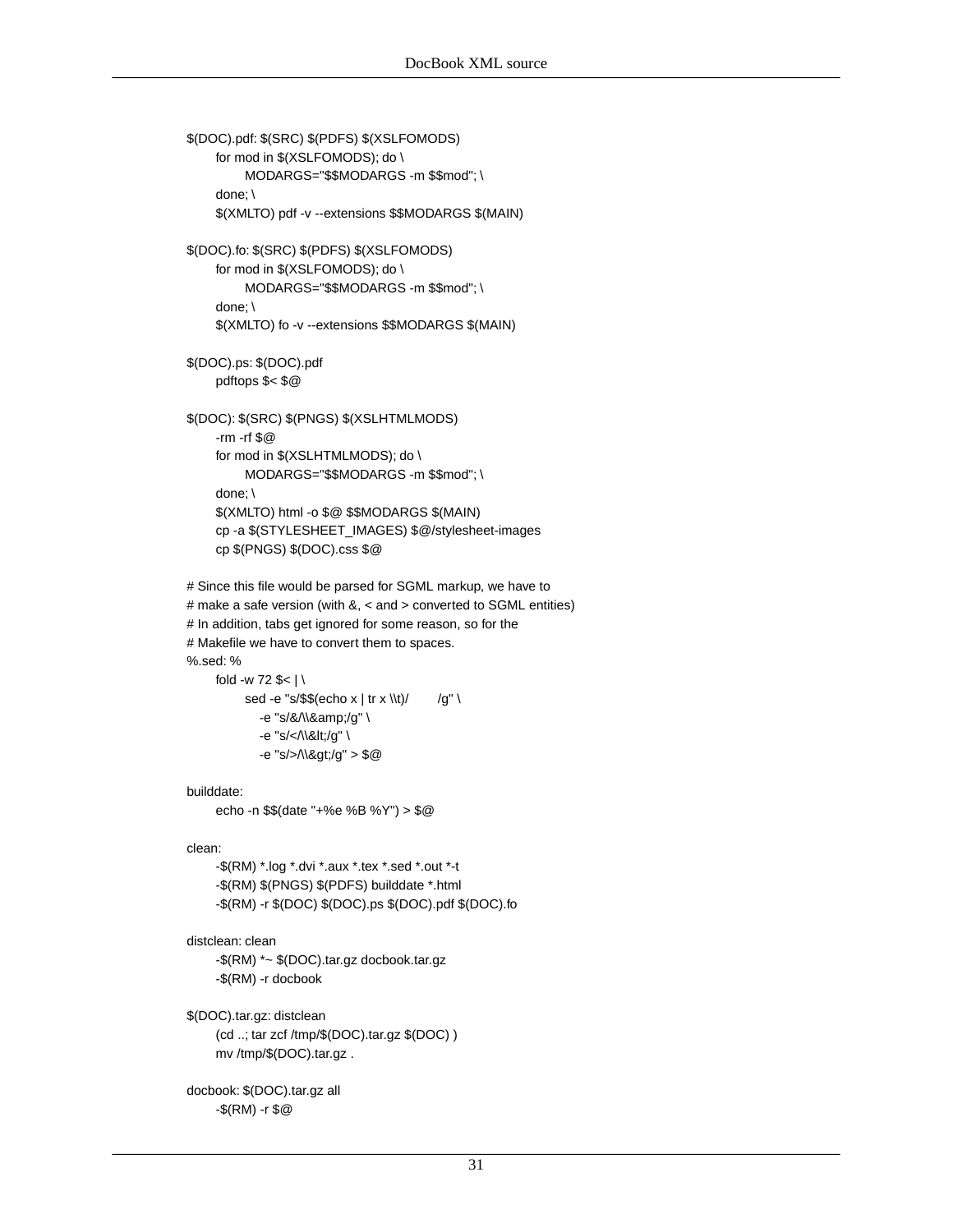mkdir \$@ cp \$(DOC).tar.gz \$(DOC).ps \$(DOC).pdf \$@ tar cf - \$(DOC) | (cd \$@; tar xf -)

docbook.tar.gz: docbook tar zcf docbook.tar.gz docbook

# Make png from xfig %.png: %.fig fig2dev -Lpng \$< \$@

# Make pdf from xfig %.pdf: %.fig fig2dev -Lpdf \$< \$@

.PHONY: distclean clean all builddate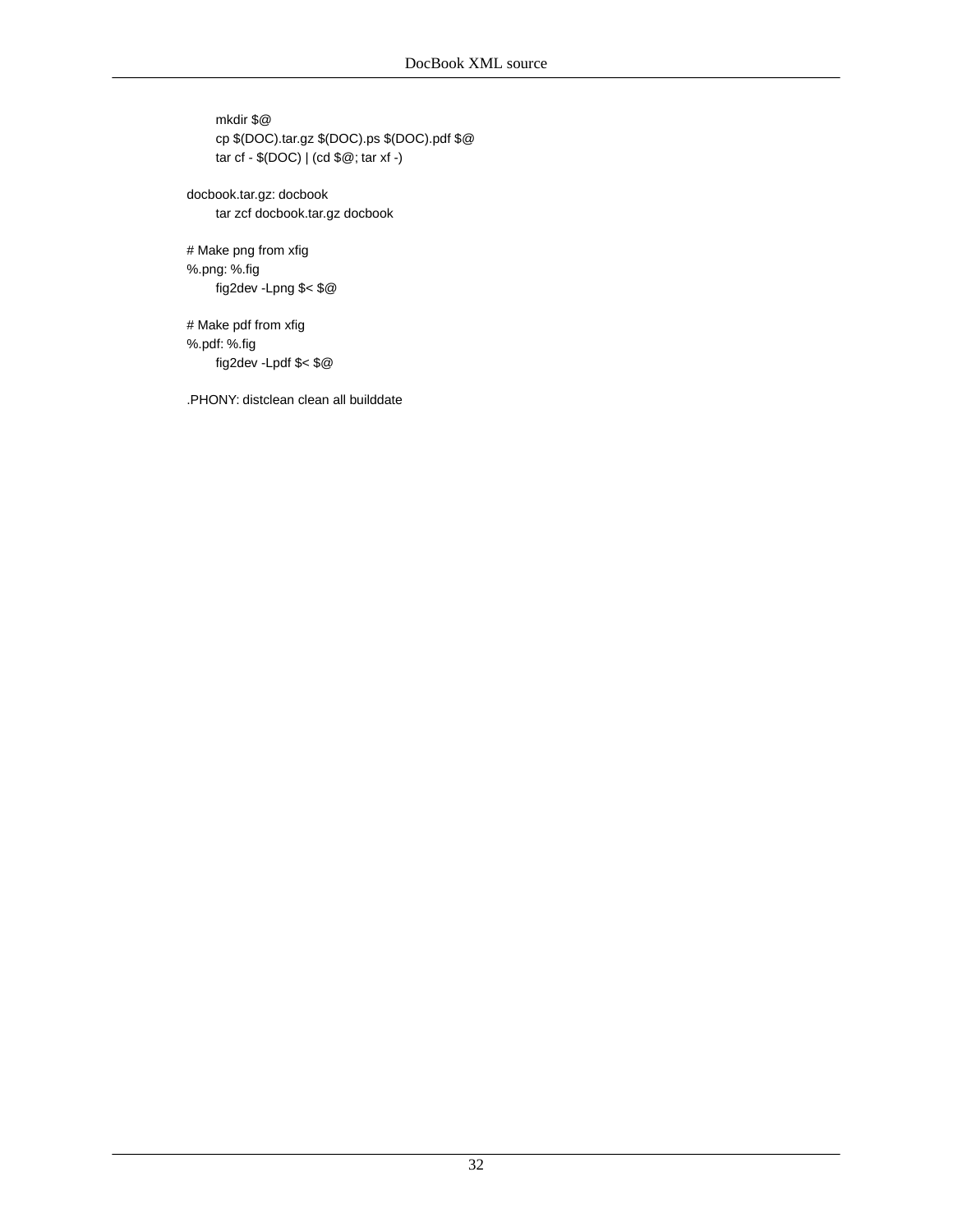# <span id="page-35-0"></span>**Appendix B. GNU Free Documentation License**

 GNU Free Documentation License Version 1.1, March 2000

 Copyright (C) 2000 Free Software Foundation, Inc. 59 Temple Place, Suite 330, Boston, MA 02111-1307 USA Everyone is permitted to copy and distribute verbatim copies of this license document, but changing it is not allowed.

#### 0. PREAMBLE

The purpose of this License is to make a manual, textbook, or other written document "free" in the sense of freedom: to assure everyone the effective freedom to copy and redistribute it, with or without modifying it, either commercially or noncommercially. Secondarily, this License preserves for the author and publisher a way to get credit for their work, while not being considered responsible for modifications made by others.

This License is a kind of "copyleft", which means that derivative works of the document must themselves be free in the same sense. It complements the GNU General Public License, which is a copyleft license designed for free software.

We have designed this License in order to use it for manuals for free software, because free software needs free documentation: a free program should come with manuals providing the same freedoms that the software does. But this License is not limited to software manuals; it can be used for any textual work, regardless of subject matter or whether it is published as a printed book. We recommend this License principally for works whose purpose is instruction or reference.

#### 1. APPLICABILITY AND DEFINITIONS

This License applies to any manual or other work that contains a notice placed by the copyright holder saying it can be distributed under the terms of this License. The "Document", below, refers to any such manual or work. Any member of the public is a licensee, and is addressed as "you".

A "Modified Version" of the Document means any work containing the Document or a portion of it, either copied verbatim, or with modifications and/or translated into another language.

A "Secondary Section" is a named appendix or a front-matter section of the Document that deals exclusively with the relationship of the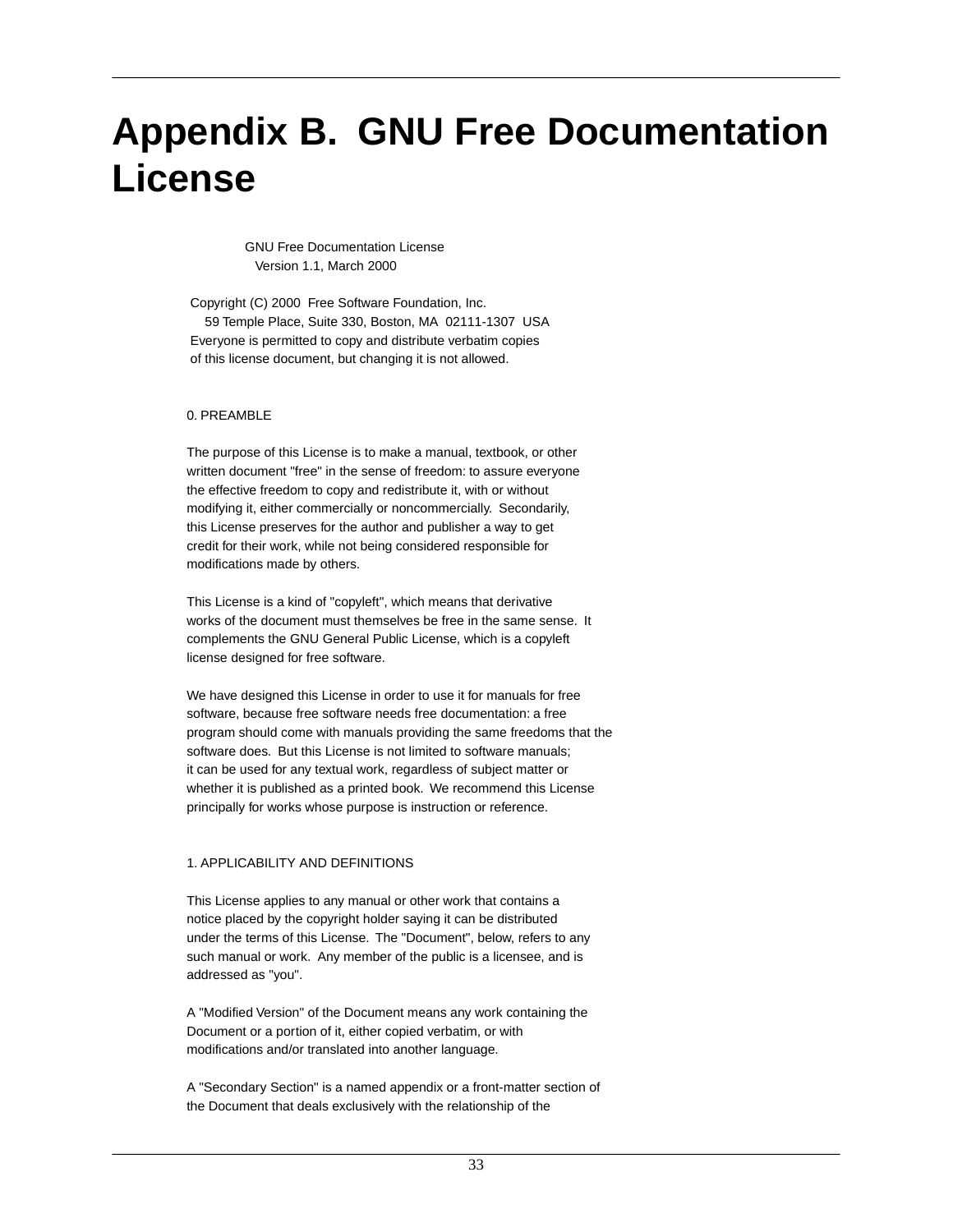publishers or authors of the Document to the Document's overall subject (or to related matters) and contains nothing that could fall directly within that overall subject. (For example, if the Document is in part a textbook of mathematics, a Secondary Section may not explain any mathematics.) The relationship could be a matter of historical connection with the subject or with related matters, or of legal, commercial, philosophical, ethical or political position regarding them.

The "Invariant Sections" are certain Secondary Sections whose titles are designated, as being those of Invariant Sections, in the notice that says that the Document is released under this License.

The "Cover Texts" are certain short passages of text that are listed, as Front-Cover Texts or Back-Cover Texts, in the notice that says that the Document is released under this License.

A "Transparent" copy of the Document means a machine-readable copy, represented in a format whose specification is available to the general public, whose contents can be viewed and edited directly and straightforwardly with generic text editors or (for images composed of pixels) generic paint programs or (for drawings) some widely available drawing editor, and that is suitable for input to text formatters or for automatic translation to a variety of formats suitable for input to text formatters. A copy made in an otherwise Transparent file format whose markup has been designed to thwart or discourage subsequent modification by readers is not Transparent. A copy that is not "Transparent" is called "Opaque".

Examples of suitable formats for Transparent copies include plain ASCII without markup, Texinfo input format, LaTeX input format, SGML or XML using a publicly available DTD, and standard-conforming simple HTML designed for human modification. Opaque formats include PostScript, PDF, proprietary formats that can be read and edited only by proprietary word processors, SGML or XML for which the DTD and/or processing tools are not generally available, and the machine-generated HTML produced by some word processors for output purposes only.

The "Title Page" means, for a printed book, the title page itself, plus such following pages as are needed to hold, legibly, the material this License requires to appear in the title page. For works in formats which do not have any title page as such, "Title Page" means the text near the most prominent appearance of the work's title, preceding the beginning of the body of the text.

#### 2. VERBATIM COPYING

You may copy and distribute the Document in any medium, either commercially or noncommercially, provided that this License, the copyright notices, and the license notice saying this License applies to the Document are reproduced in all copies, and that you add no other conditions whatsoever to those of this License. You may not use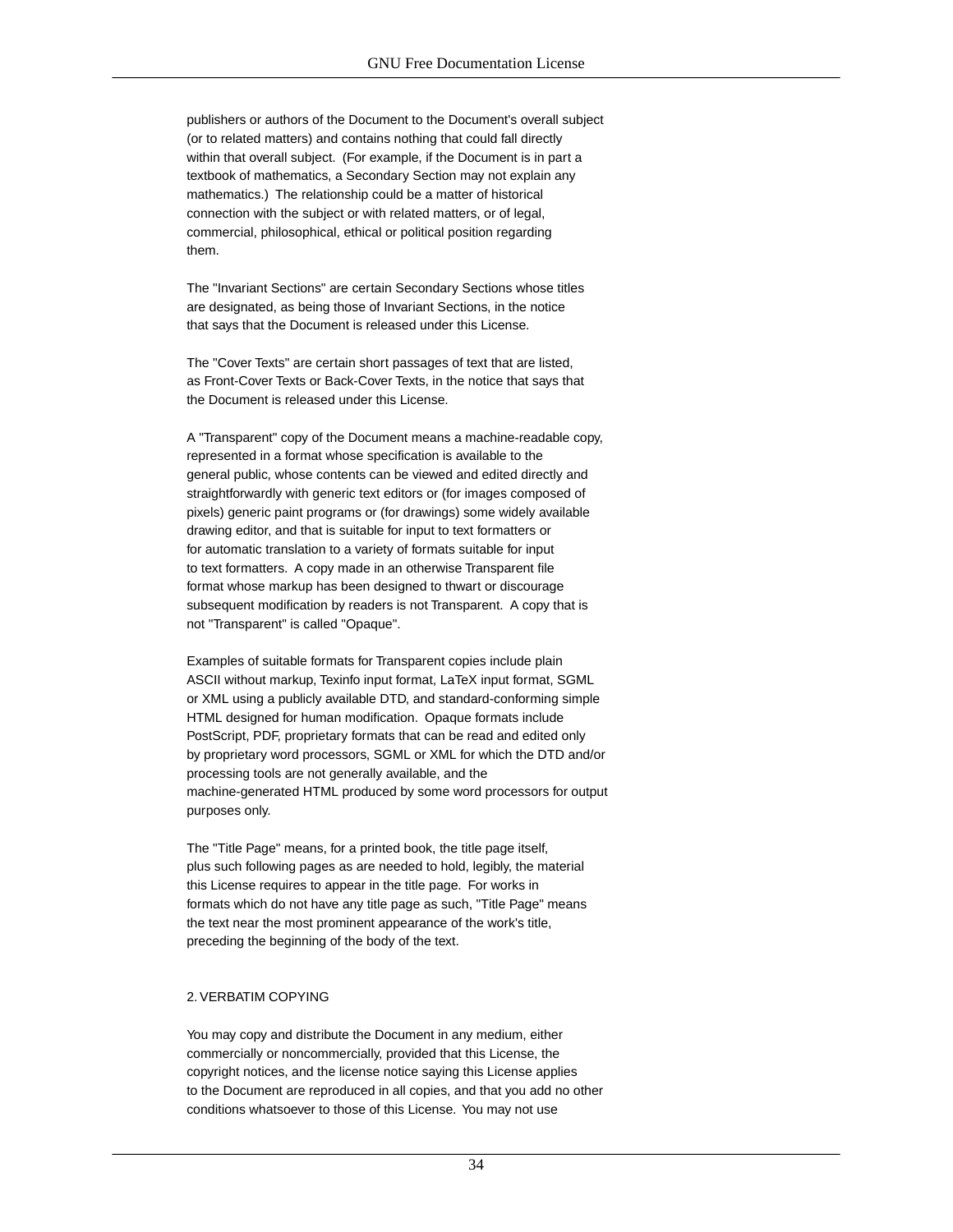technical measures to obstruct or control the reading or further copying of the copies you make or distribute. However, you may accept compensation in exchange for copies. If you distribute a large enough number of copies you must also follow the conditions in section 3.

You may also lend copies, under the same conditions stated above, and you may publicly display copies.

#### 3. COPYING IN QUANTITY

If you publish printed copies of the Document numbering more than 100, and the Document's license notice requires Cover Texts, you must enclose the copies in covers that carry, clearly and legibly, all these Cover Texts: Front-Cover Texts on the front cover, and Back-Cover Texts on the back cover. Both covers must also clearly and legibly identify you as the publisher of these copies. The front cover must present the full title with all words of the title equally prominent and visible. You may add other material on the covers in addition. Copying with changes limited to the covers, as long as they preserve the title of the Document and satisfy these conditions, can be treated as verbatim copying in other respects.

If the required texts for either cover are too voluminous to fit legibly, you should put the first ones listed (as many as fit reasonably) on the actual cover, and continue the rest onto adjacent pages.

If you publish or distribute Opaque copies of the Document numbering more than 100, you must either include a machine-readable Transparent copy along with each Opaque copy, or state in or with each Opaque copy a publicly-accessible computer-network location containing a complete Transparent copy of the Document, free of added material, which the general network-using public has access to download anonymously at no charge using public-standard network protocols. If you use the latter option, you must take reasonably prudent steps, when you begin distribution of Opaque copies in quantity, to ensure that this Transparent copy will remain thus accessible at the stated location until at least one year after the last time you distribute an Opaque copy (directly or through your agents or retailers) of that edition to the public.

It is requested, but not required, that you contact the authors of the Document well before redistributing any large number of copies, to give them a chance to provide you with an updated version of the Document.

#### 4. MODIFICATIONS

You may copy and distribute a Modified Version of the Document under the conditions of sections 2 and 3 above, provided that you release the Modified Version under precisely this License, with the Modified Version filling the role of the Document, thus licensing distribution and modification of the Modified Version to whoever possesses a copy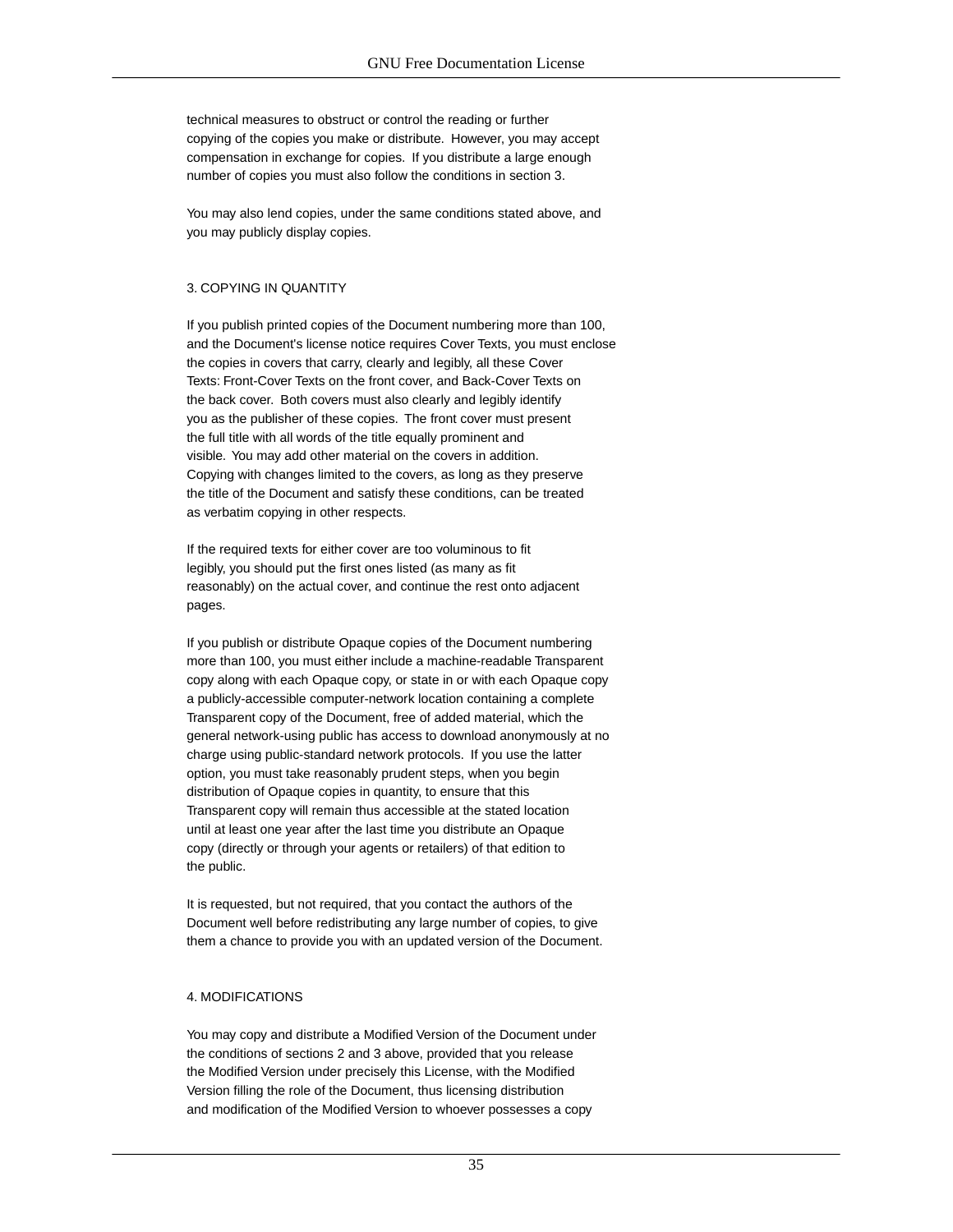- of it. In addition, you must do these things in the Modified Version:
- A. Use in the Title Page (and on the covers, if any) a title distinct from that of the Document, and from those of previous versions (which should, if there were any, be listed in the History section of the Document). You may use the same title as a previous version if the original publisher of that version gives permission.
- B. List on the Title Page, as authors, one or more persons or entities responsible for authorship of the modifications in the Modified Version, together with at least five of the principal authors of the Document (all of its principal authors, if it has less than five).
- C. State on the Title page the name of the publisher of the Modified Version, as the publisher.
- D. Preserve all the copyright notices of the Document.
- E. Add an appropriate copyright notice for your modifications adjacent to the other copyright notices.
- F. Include, immediately after the copyright notices, a license notice giving the public permission to use the Modified Version under the terms of this License, in the form shown in the Addendum below.
- G. Preserve in that license notice the full lists of Invariant Sections and required Cover Texts given in the Document's license notice.
- H. Include an unaltered copy of this License.
- I. Preserve the section entitled "History", and its title, and add to it an item stating at least the title, year, new authors, and publisher of the Modified Version as given on the Title Page. If there is no section entitled "History" in the Document, create one stating the title, year, authors, and publisher of the Document as given on its Title Page, then add an item describing the Modified Version as stated in the previous sentence.
- J. Preserve the network location, if any, given in the Document for public access to a Transparent copy of the Document, and likewise the network locations given in the Document for previous versions it was based on. These may be placed in the "History" section. You may omit a network location for a work that was published at least four years before the Document itself, or if the original publisher of the version it refers to gives permission.
- K. In any section entitled "Acknowledgements" or "Dedications", preserve the section's title, and preserve in the section all the substance and tone of each of the contributor acknowledgements and/or dedications given therein.
- L. Preserve all the Invariant Sections of the Document, unaltered in their text and in their titles. Section numbers or the equivalent are not considered part of the section titles.
- M. Delete any section entitled "Endorsements". Such a section may not be included in the Modified Version.
- N. Do not retitle any existing section as "Endorsements" or to conflict in title with any Invariant Section.

If the Modified Version includes new front-matter sections or appendices that qualify as Secondary Sections and contain no material copied from the Document, you may at your option designate some or all of these sections as invariant. To do this, add their titles to the list of Invariant Sections in the Modified Version's license notice. These titles must be distinct from any other section titles.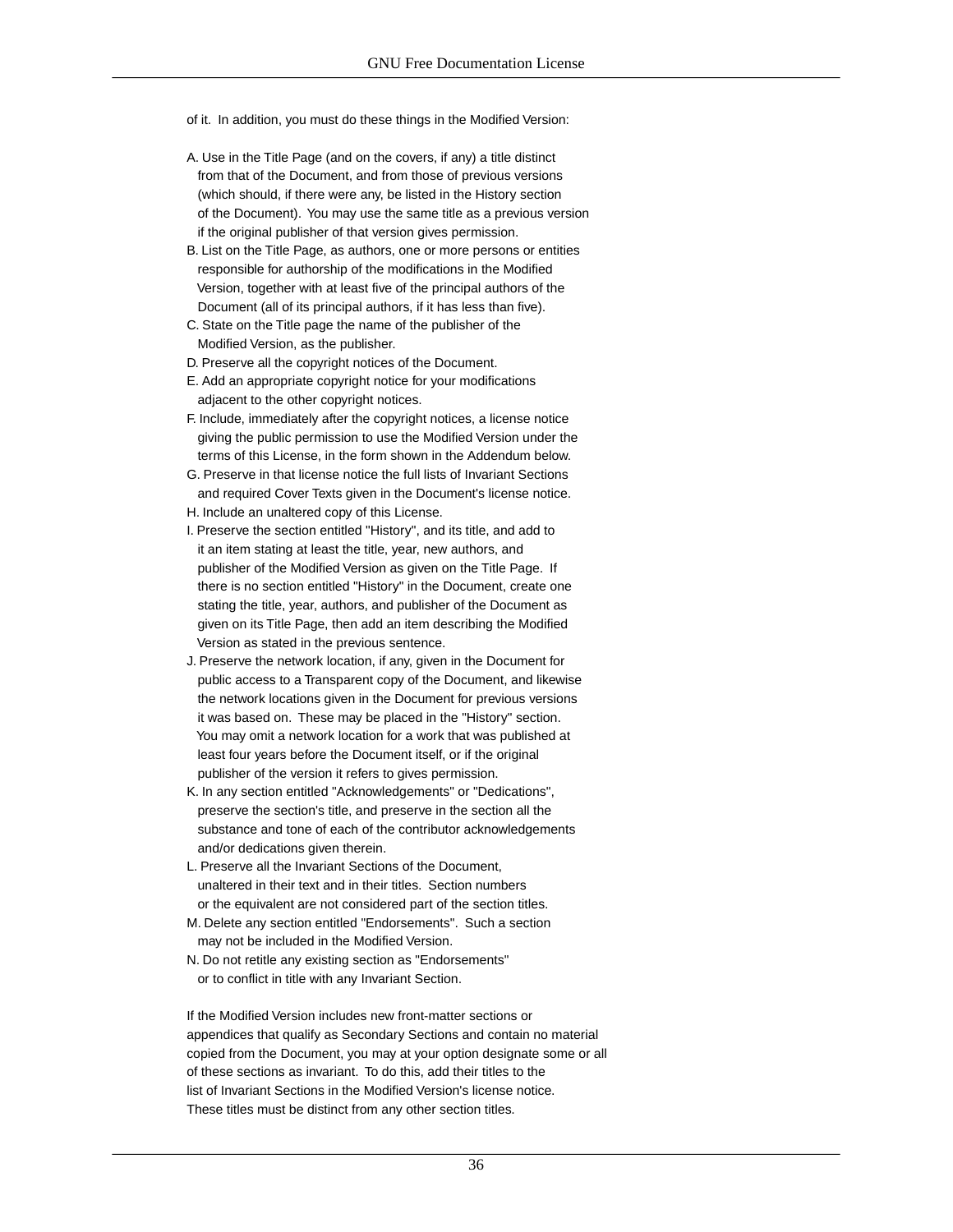You may add a section entitled "Endorsements", provided it contains nothing but endorsements of your Modified Version by various parties--for example, statements of peer review or that the text has been approved by an organization as the authoritative definition of a standard.

You may add a passage of up to five words as a Front-Cover Text, and a passage of up to 25 words as a Back-Cover Text, to the end of the list of Cover Texts in the Modified Version. Only one passage of Front-Cover Text and one of Back-Cover Text may be added by (or through arrangements made by) any one entity. If the Document already includes a cover text for the same cover, previously added by you or by arrangement made by the same entity you are acting on behalf of, you may not add another; but you may replace the old one, on explicit permission from the previous publisher that added the old one.

The author(s) and publisher(s) of the Document do not by this License give permission to use their names for publicity for or to assert or imply endorsement of any Modified Version.

#### 5. COMBINING DOCUMENTS

You may combine the Document with other documents released under this License, under the terms defined in section 4 above for modified versions, provided that you include in the combination all of the Invariant Sections of all of the original documents, unmodified, and list them all as Invariant Sections of your combined work in its license notice.

The combined work need only contain one copy of this License, and multiple identical Invariant Sections may be replaced with a single copy. If there are multiple Invariant Sections with the same name but different contents, make the title of each such section unique by adding at the end of it, in parentheses, the name of the original author or publisher of that section if known, or else a unique number. Make the same adjustment to the section titles in the list of Invariant Sections in the license notice of the combined work.

In the combination, you must combine any sections entitled "History" in the various original documents, forming one section entitled "History"; likewise combine any sections entitled "Acknowledgements", and any sections entitled "Dedications". You must delete all sections entitled "Endorsements."

#### 6. COLLECTIONS OF DOCUMENTS

You may make a collection consisting of the Document and other documents released under this License, and replace the individual copies of this License in the various documents with a single copy that is included in the collection, provided that you follow the rules of this License for verbatim copying of each of the documents in all other respects.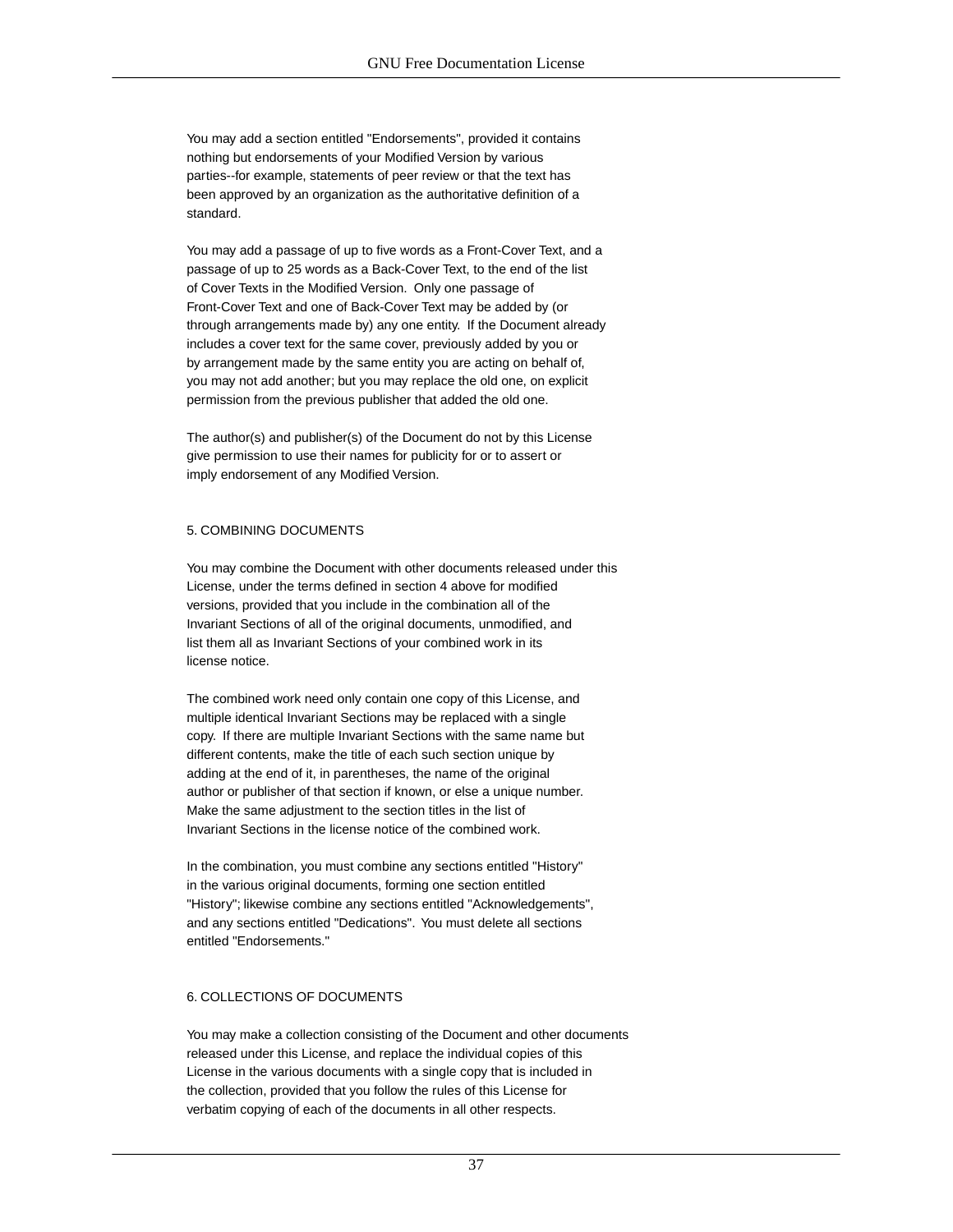You may extract a single document from such a collection, and distribute it individually under this License, provided you insert a copy of this License into the extracted document, and follow this License in all other respects regarding verbatim copying of that document.

#### 7. AGGREGATION WITH INDEPENDENT WORKS

A compilation of the Document or its derivatives with other separate and independent documents or works, in or on a volume of a storage or distribution medium, does not as a whole count as a Modified Version of the Document, provided no compilation copyright is claimed for the compilation. Such a compilation is called an "aggregate", and this License does not apply to the other self-contained works thus compiled with the Document, on account of their being thus compiled, if they are not themselves derivative works of the Document.

If the Cover Text requirement of section 3 is applicable to these copies of the Document, then if the Document is less than one quarter of the entire aggregate, the Document's Cover Texts may be placed on covers that surround only the Document within the aggregate. Otherwise they must appear on covers around the whole aggregate.

#### 8. TRANSLATION

Translation is considered a kind of modification, so you may distribute translations of the Document under the terms of section 4. Replacing Invariant Sections with translations requires special permission from their copyright holders, but you may include translations of some or all Invariant Sections in addition to the original versions of these Invariant Sections. You may include a translation of this License provided that you also include the original English version of this License. In case of a disagreement between the translation and the original English version of this License, the original English version will prevail.

#### 9. TERMINATION

You may not copy, modify, sublicense, or distribute the Document except as expressly provided for under this License. Any other attempt to copy, modify, sublicense or distribute the Document is void, and will automatically terminate your rights under this License. However, parties who have received copies, or rights, from you under this License will not have their licenses terminated so long as such parties remain in full compliance.

#### 10. FUTURE REVISIONS OF THIS LICENSE

The Free Software Foundation may publish new, revised versions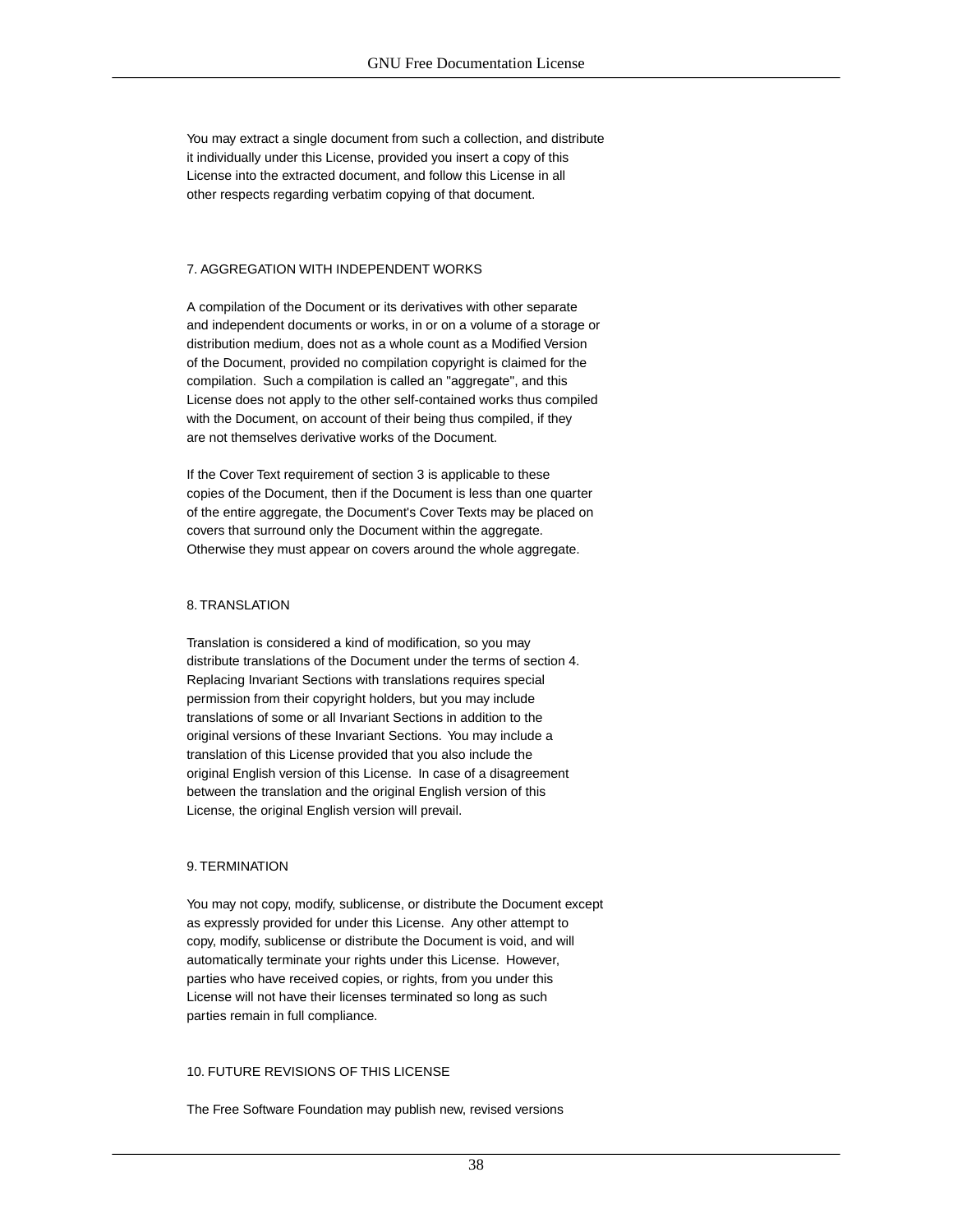of the GNU Free Documentation License from time to time. Such new versions will be similar in spirit to the present version, but may differ in detail to address new problems or concerns. See http:///www.gnu.org/copyleft/.

Each version of the License is given a distinguishing version number. If the Document specifies that a particular numbered version of this License "or any later version" applies to it, you have the option of following the terms and conditions either of that specified version or of any later version that has been published (not as a draft) by the Free Software Foundation. If the Document does not specify a version number of this License, you may choose any version ever published (not as a draft) by the Free Software Foundation.

ADDENDUM: How to use this License for your documents

To use this License in a document you have written, include a copy of the License in the document and put the following copyright and license notices just after the title page:

#### Copyright (c) YEAR YOUR NAME.

 Permission is granted to copy, distribute and/or modify this document under the terms of the GNU Free Documentation License, Version 1.1 or any later version published by the Free Software Foundation; with the Invariant Sections being LIST THEIR TITLES, with the Front-Cover Texts being LIST, and with the Back-Cover Texts being LIST. A copy of the license is included in the section entitled "GNU Free Documentation License".

If you have no Invariant Sections, write "with no Invariant Sections" instead of saying which ones are invariant. If you have no Front-Cover Texts, write "no Front-Cover Texts" instead of "Front-Cover Texts being LIST"; likewise for Back-Cover Texts.

If your document contains nontrivial examples of program code, we recommend releasing these examples in parallel under your choice of free software license, such as the GNU General Public License, to permit their use in free software.